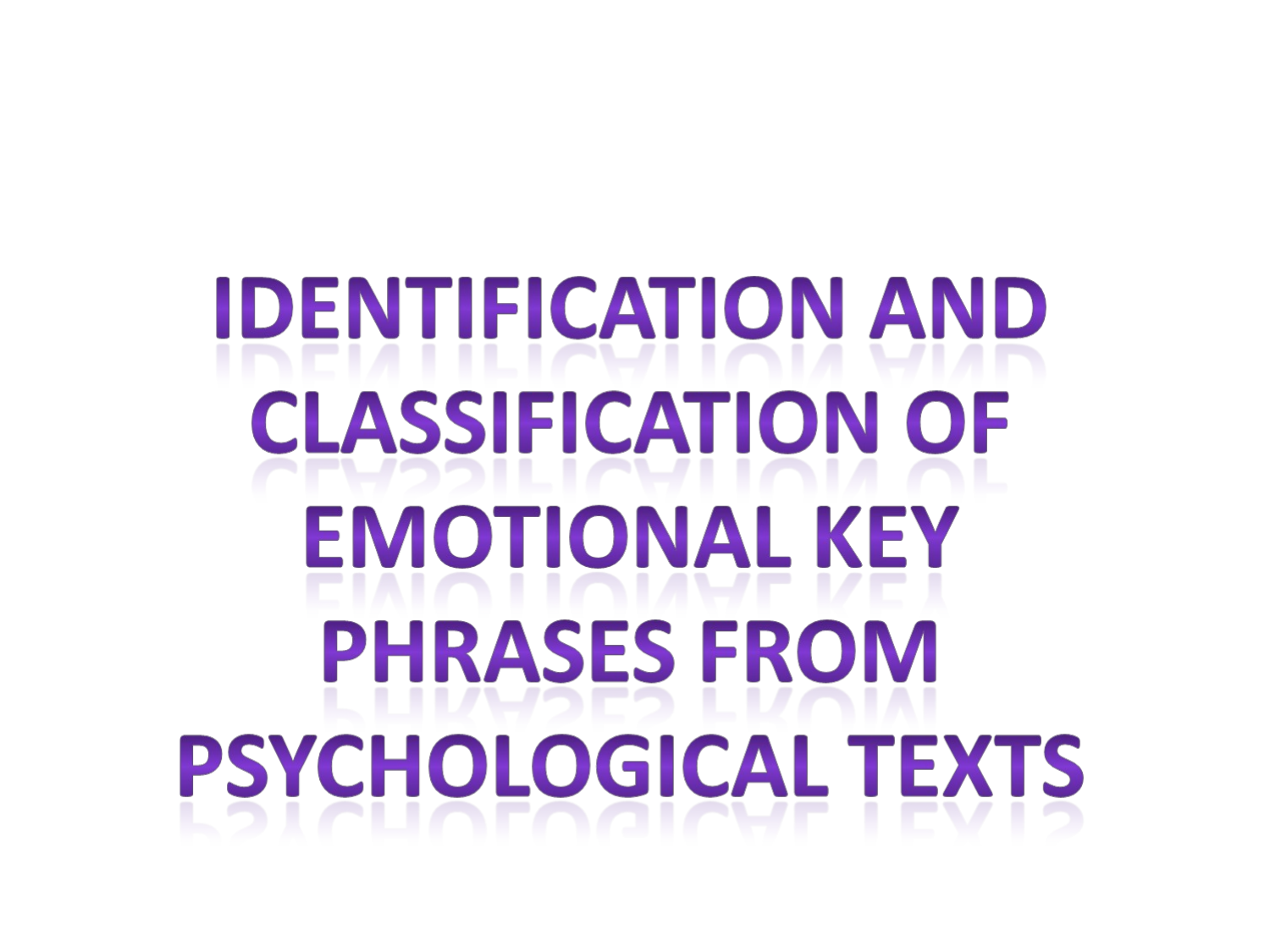#### **Authors**

Apurba Paul JIS College of Engineering Kalyani, Nadia, West Bengal, India [apurba.saitech@gmail.com](mailto:apurba.saitech@gmail.com)

Dr. Dipankar Das Jadavpur University 188, Raja S.C. Mullick Road, Kolkata,West Bengal, India [ddas@cse.jdvu.ac.in](mailto:ddas@cse.jdvu.ac.in)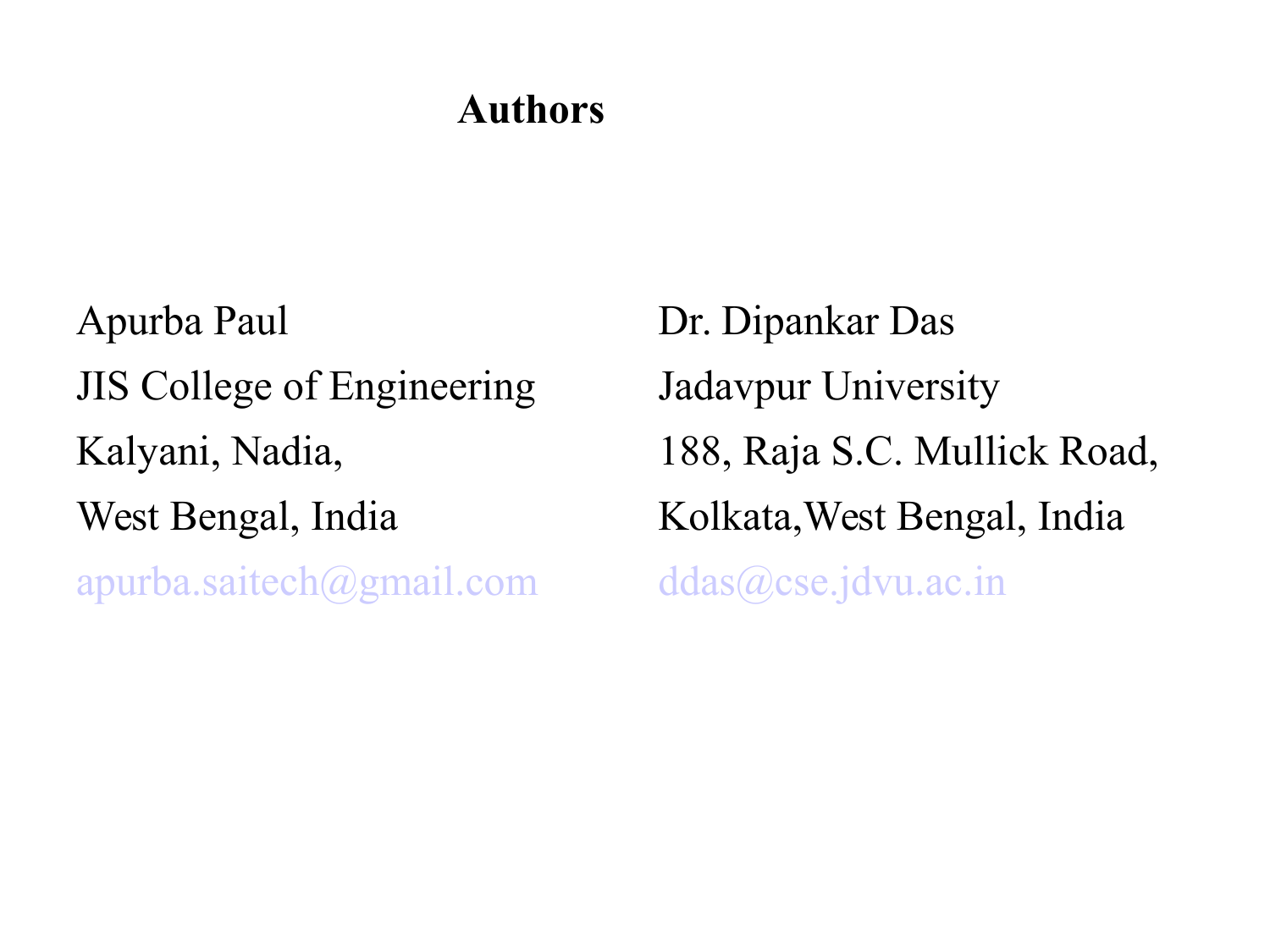# **Index**

- 1. **Abstract**
- 2. **Introduction**
- 3. **Corpus Preparation**
- 4. **Corpus Statistics**
- 5. **Context Windows**
- 5.1  $\langle NAW_1, AW, NAW_2 \rangle$  Statistics
	- 5.2 Similar and Dissimilar NAW's
	- 5.3 Context Vector Formation
	- 5.4 Vector Formation Formula
- 6. **Affinity Score Calculation**
	- 6.1 Affinity Score using Distance Metrics
	- 6.2 Distance Metrics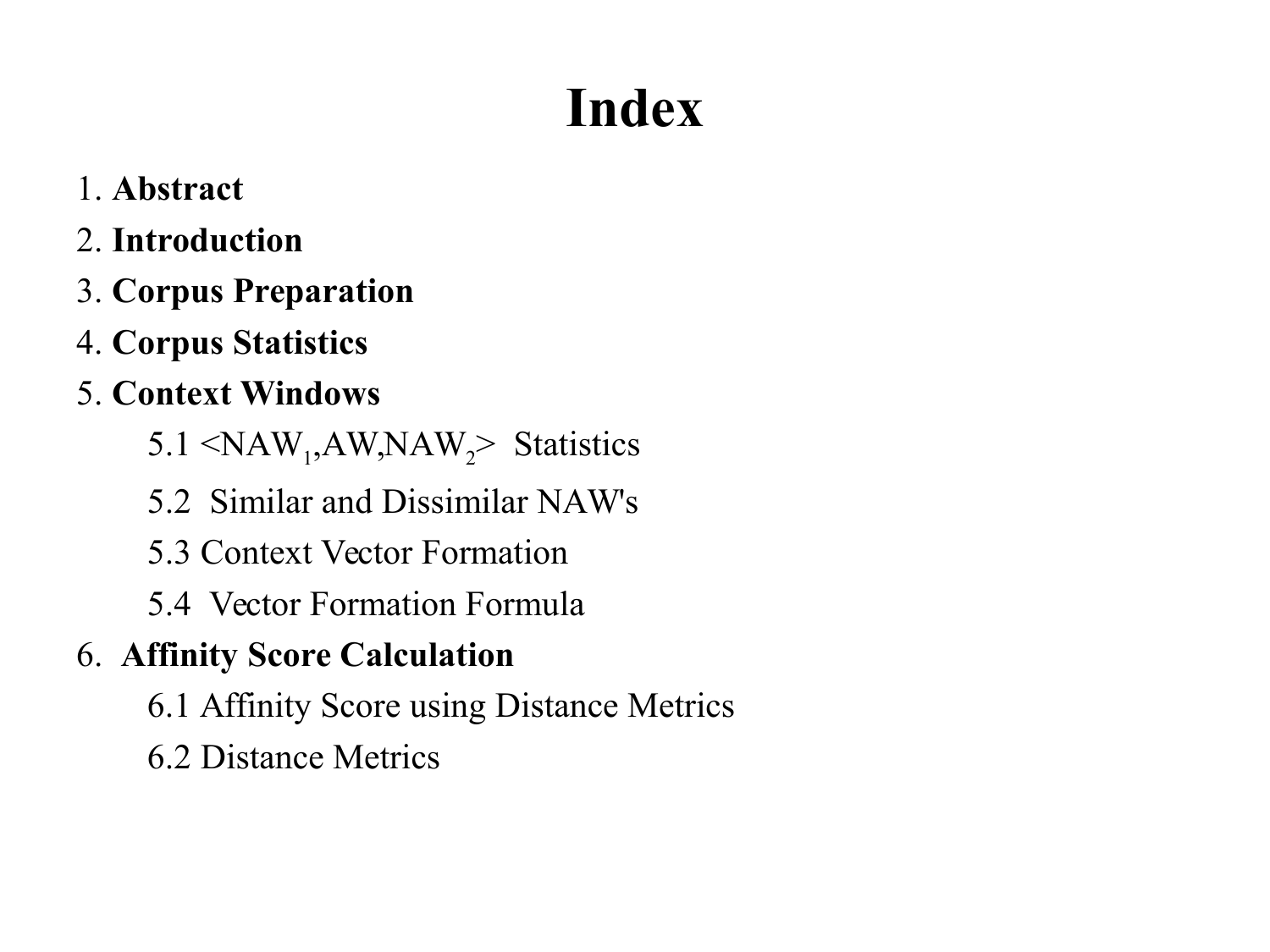# **Index**

#### 7. **POS Tagged Context Windows and POS Tagged Windows**

7.1 Count of CW,PTCW,PTW

7.2 Total Count of CW,PTCW,PTW

#### 8. **TF and TF-IDF Measures**

8.1 TF Range of CW,PTCW,PTW

8.2 TF-IDF Range of CW,PTCW,PTW

- **9. Ranking Score of CW**
- 10. **Result Analysis**
- 11.**Conclusion**
- 12. **Future Work**
- 13**. References**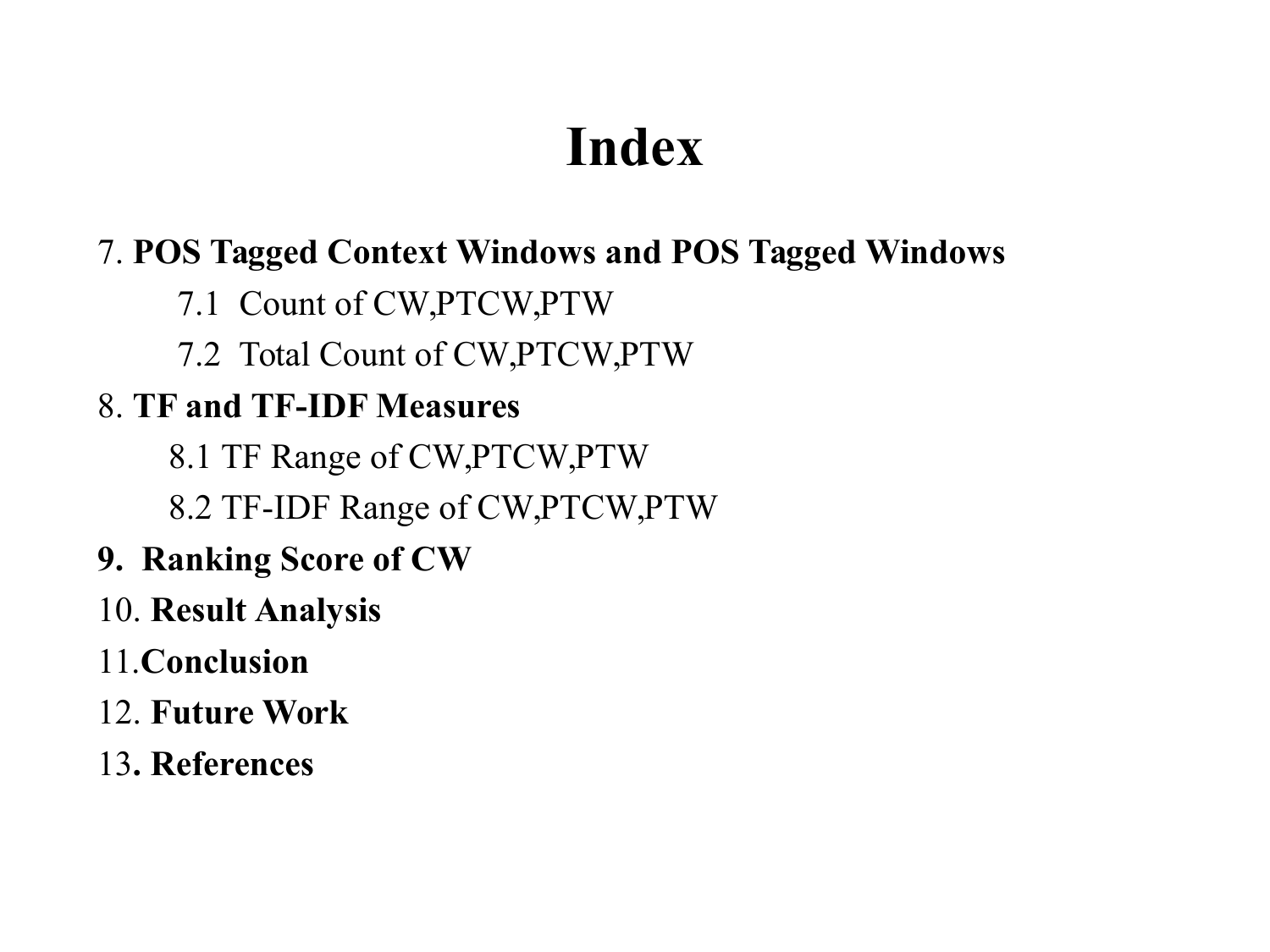#### **Abstract**

 Emotions, a complex state of feeling results in physical and psychological changes that influence human behavior. Thus, in order to extract the emotional key phrases from psychological texts, here, we have presented a phrase level emotion identification and classification system. The system takes predefined emotional statements of seven basic emotion classes (*anger, disgust, fear, guilt, joy, sadness* and *shame*) as input and extracts seven types of emotional trigrams. The trigrams were represented as Context Vectors. Between a pair of Context Vectors, an Affinity Score was calculated based on the law of gravitation with respect to different distance metrics (e.g., *Chebyshev, Euclidean* and *Hamming*).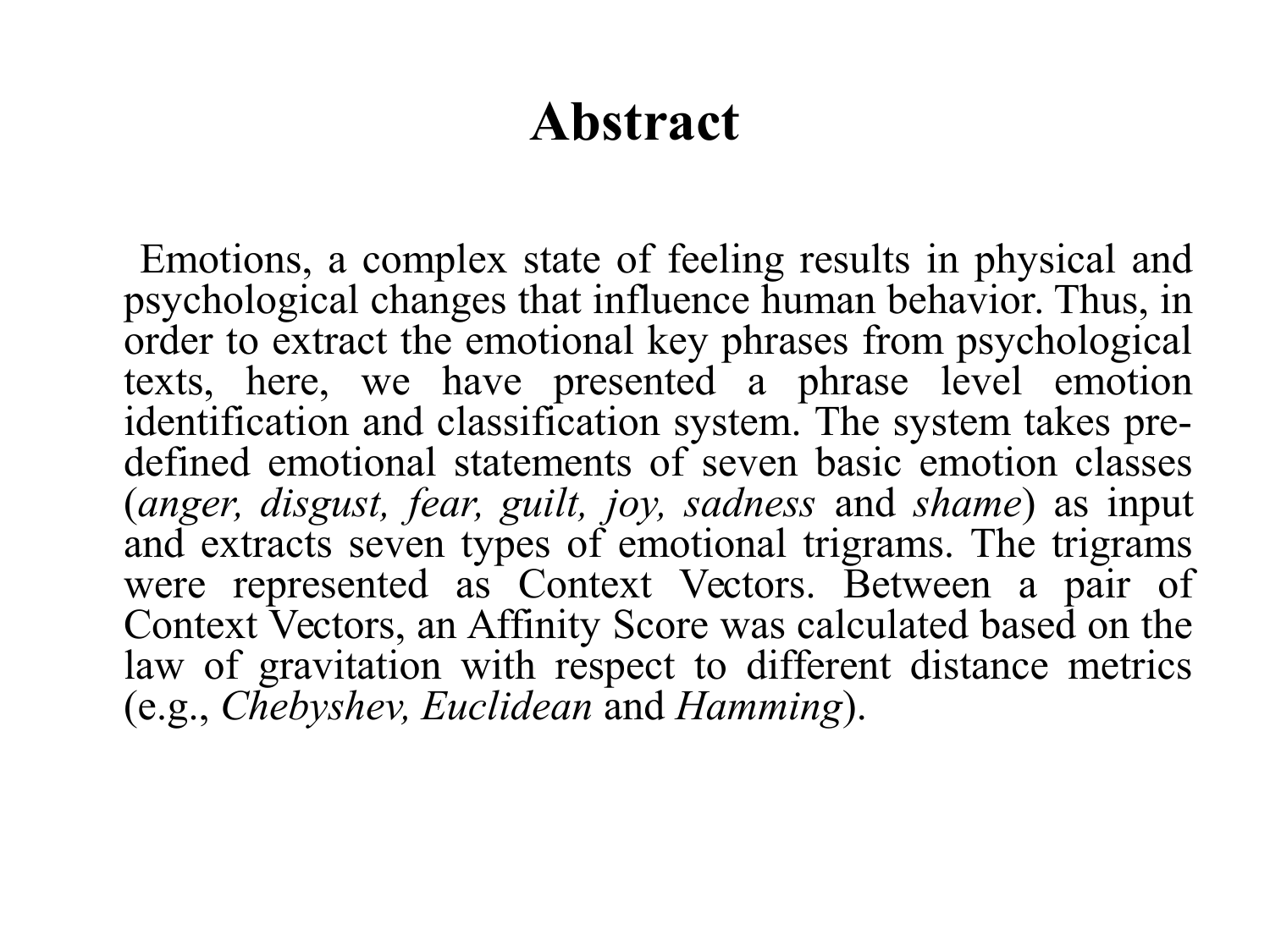# **Introduction**

- Emotions, a complex state of feeling results in physical and psychological changes that influence human behavior.
- Human emotions are the most complex and unique features to be described. If we ask someone regarding emotion, he or she will reply simply that it is a **'***feeling***'**.
- Psychological texts contain huge number of emotional words because psychology and emotions are inter-wined, though they are different.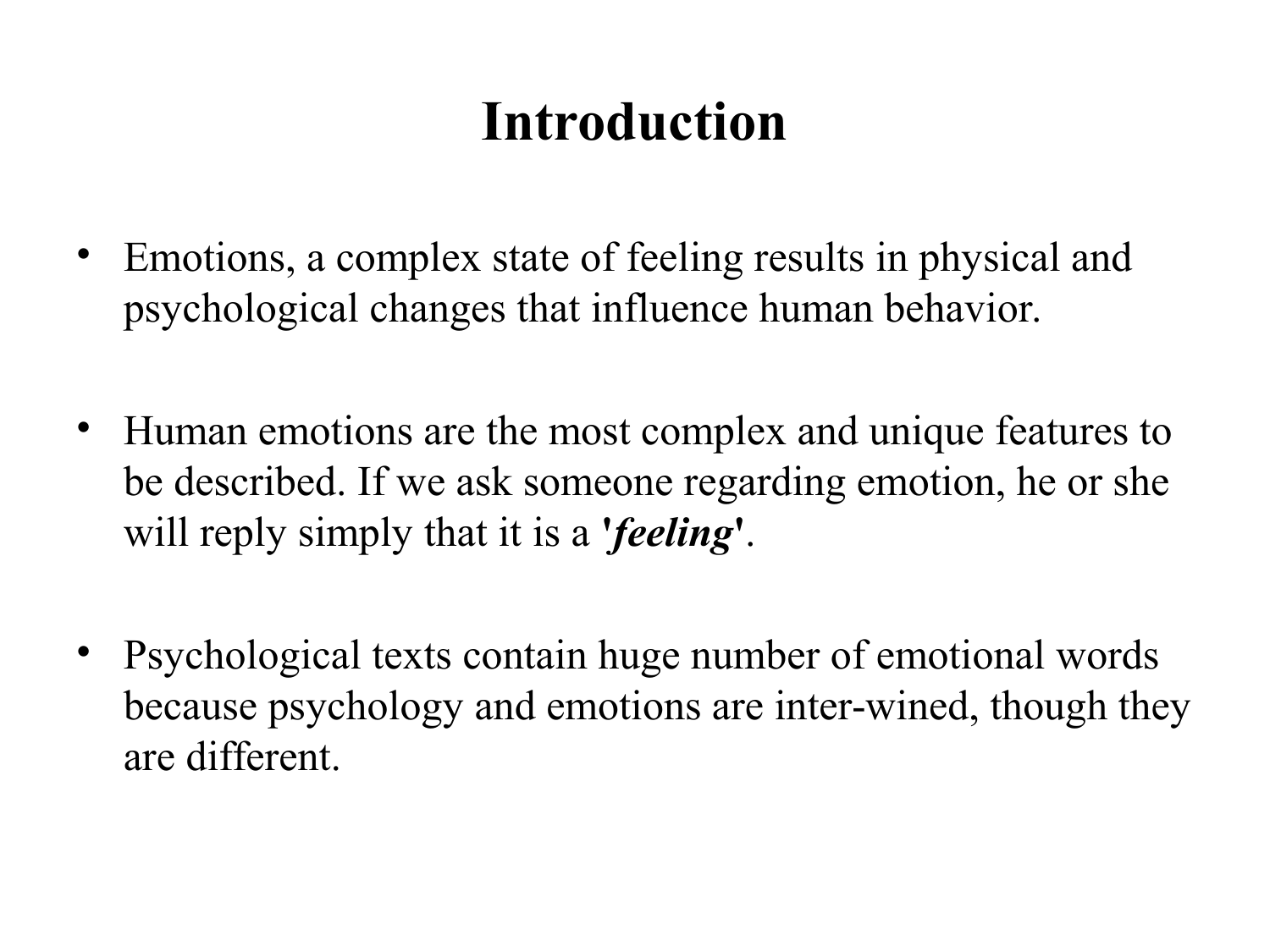• A phrase that contains more than one word can be a better way of representing emotions than a single word.

• Thus, the emotional phrase identification and their classification from text have great importance in Natural Language Processing (NLP).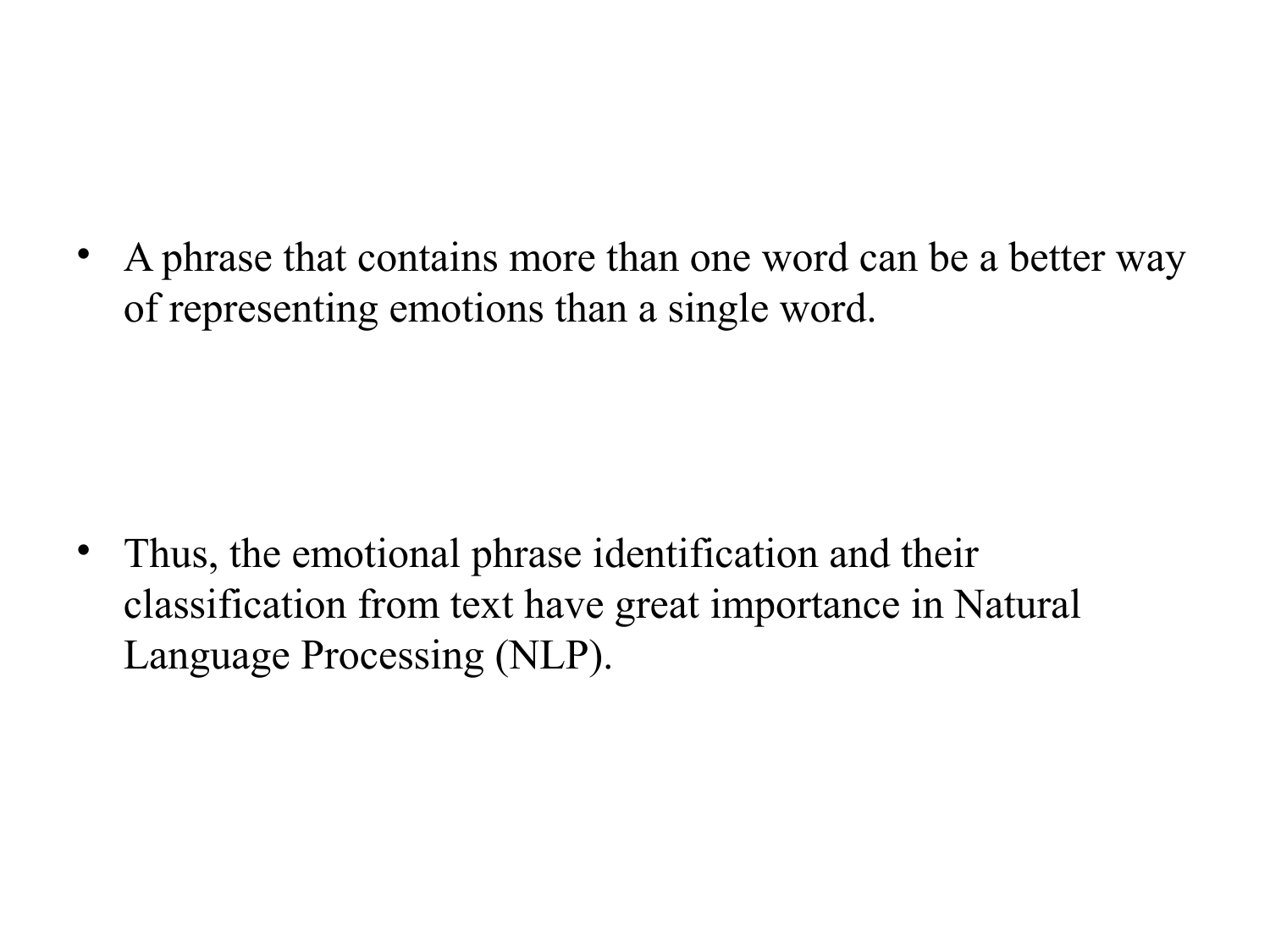# **Corpus Preparation**

• The emotional statements were collected from the ISEAR (International Survey on Emotion Antecedents and Reactions) database

• It is found that only 1096 statements belong to *anger, disgust sadness* and *shame* classes whereas the *fear*, *guilt* and *joy* classes contain 1095, 1093 and 1094 different statements, respectively.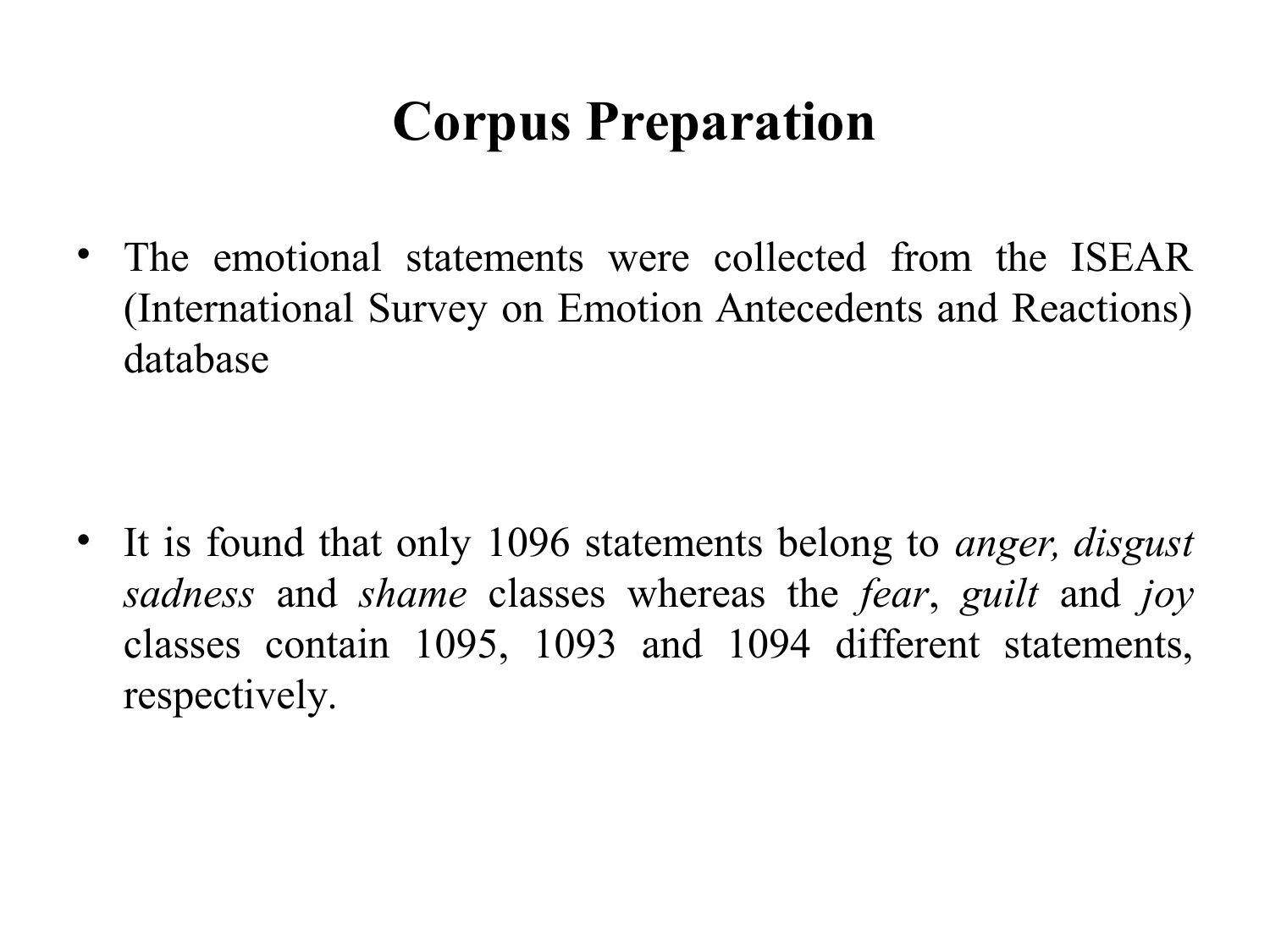# **Corpus Preparation contd..**

• Each statement may contain multiple sentences, so after sentence tokenization, it is observed that the *anger* and *fear* classes contain the maximum number of sentences.

• It is observed that the *anger* class contains the maximum number of tokenized words.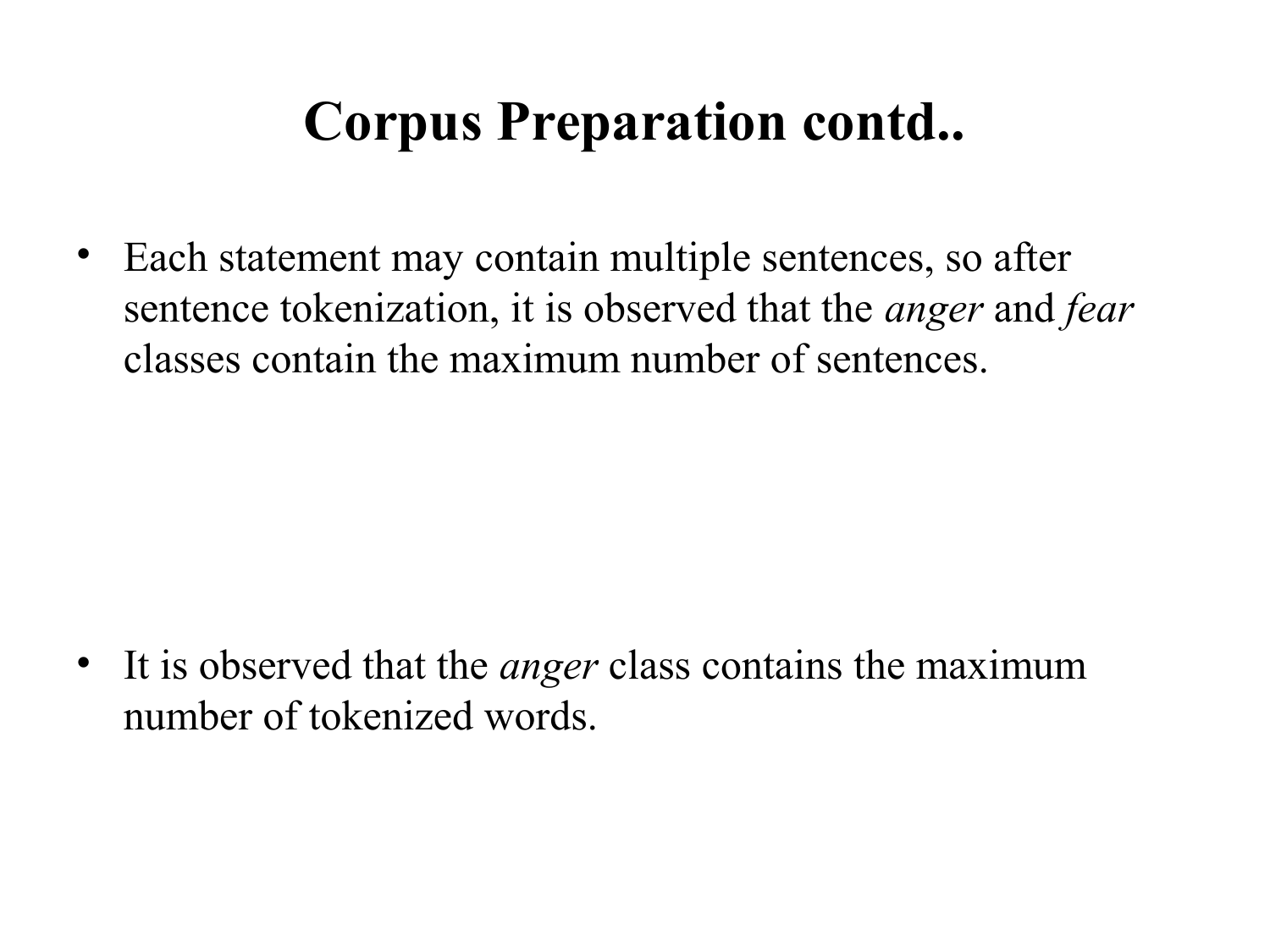# Corpus Statistics

| <b>Emotions</b> | <b>Total No. of</b><br><b>Statements</b> | <b>Total No. of</b><br><b>Sentences</b> | <b>Total No. of</b><br><b>Tokenized</b><br>Words |
|-----------------|------------------------------------------|-----------------------------------------|--------------------------------------------------|
| <u>Anger</u>    | 1096                                     | <u>1760</u>                             | <u>24301</u>                                     |
| Disgust         | 1096                                     | 1607                                    | 20871                                            |
| Fear            | 1095                                     | 1760                                    | 22912                                            |
| Guilt           | 1093                                     | 1718                                    | 22430                                            |
| Joy             | 1094                                     | 1554                                    | 18851                                            |
| Sadness         | 1096                                     | 1606                                    | 19480                                            |
| <i>Shame</i>    | 1096                                     | 1609                                    | 20948                                            |
| <b>Total</b>    | 7,666                                    | 11,614                                  | 1,49,793                                         |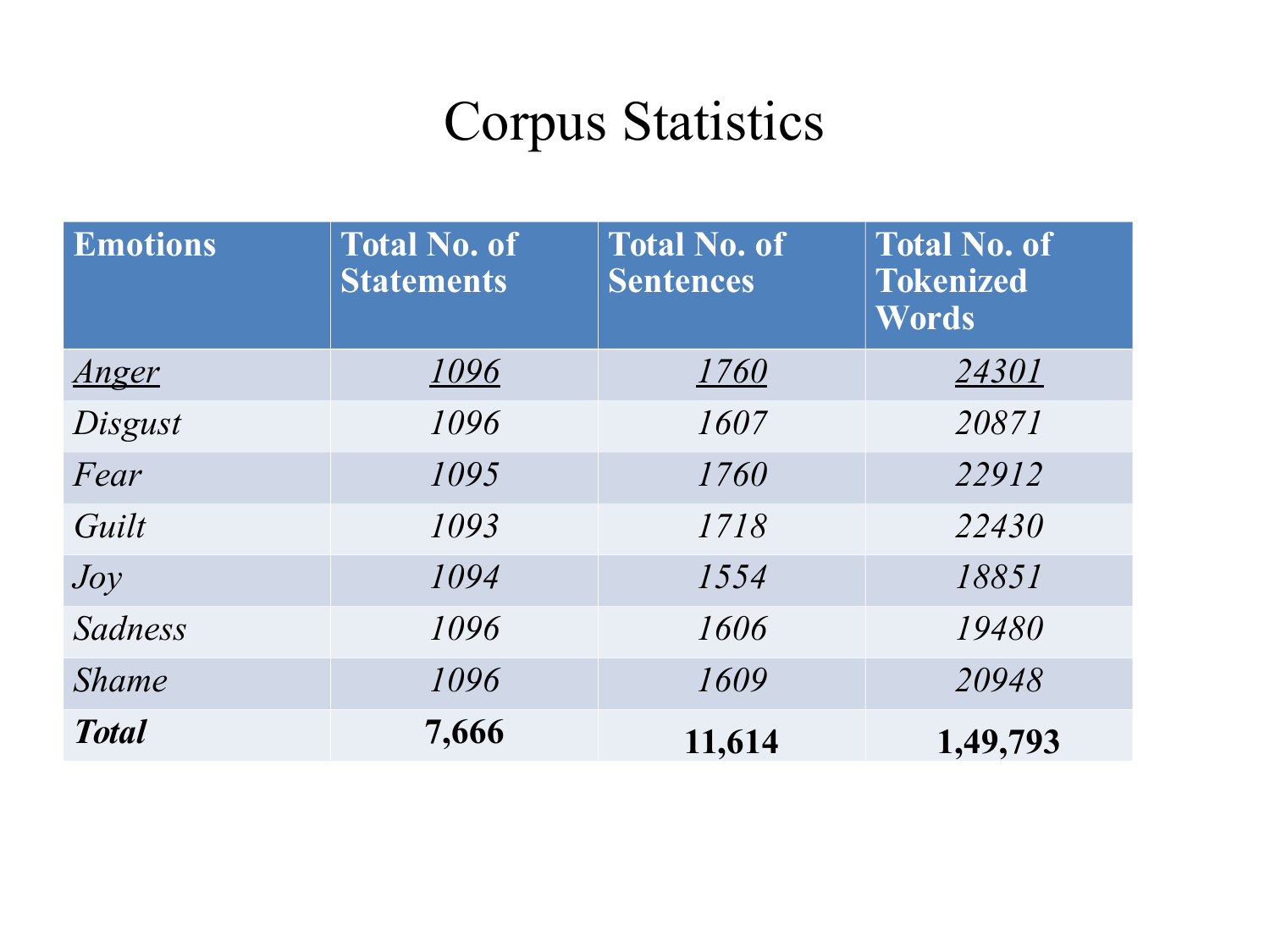# **Context Windows**

• The tokenized words were grouped to form trigrams in order to grasp the roles of the previous and next tokens with respect to the target token.

• Each of the trigrams was considered as a Context Window (CW) to acquire the emotional phrases.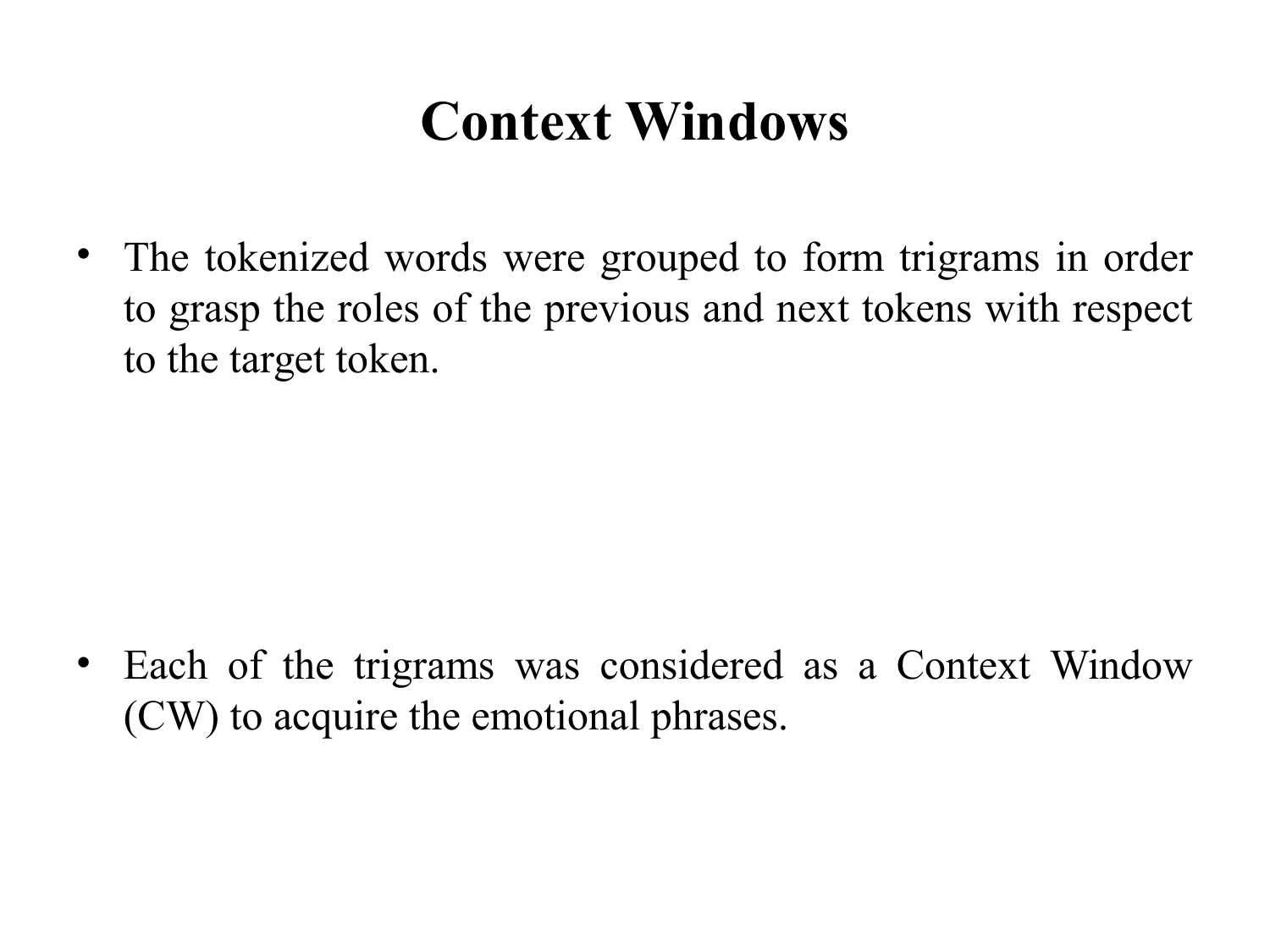## **Context Windows contd..**

• It is considered that, in each of the Context Windows, the first word appears as a non-affect word, second word as an affect word, and third word as a non-affect word  $(\langle NAW_1 \rangle, \langle AW \rangle,$  $\langle NAW_2\rangle$ .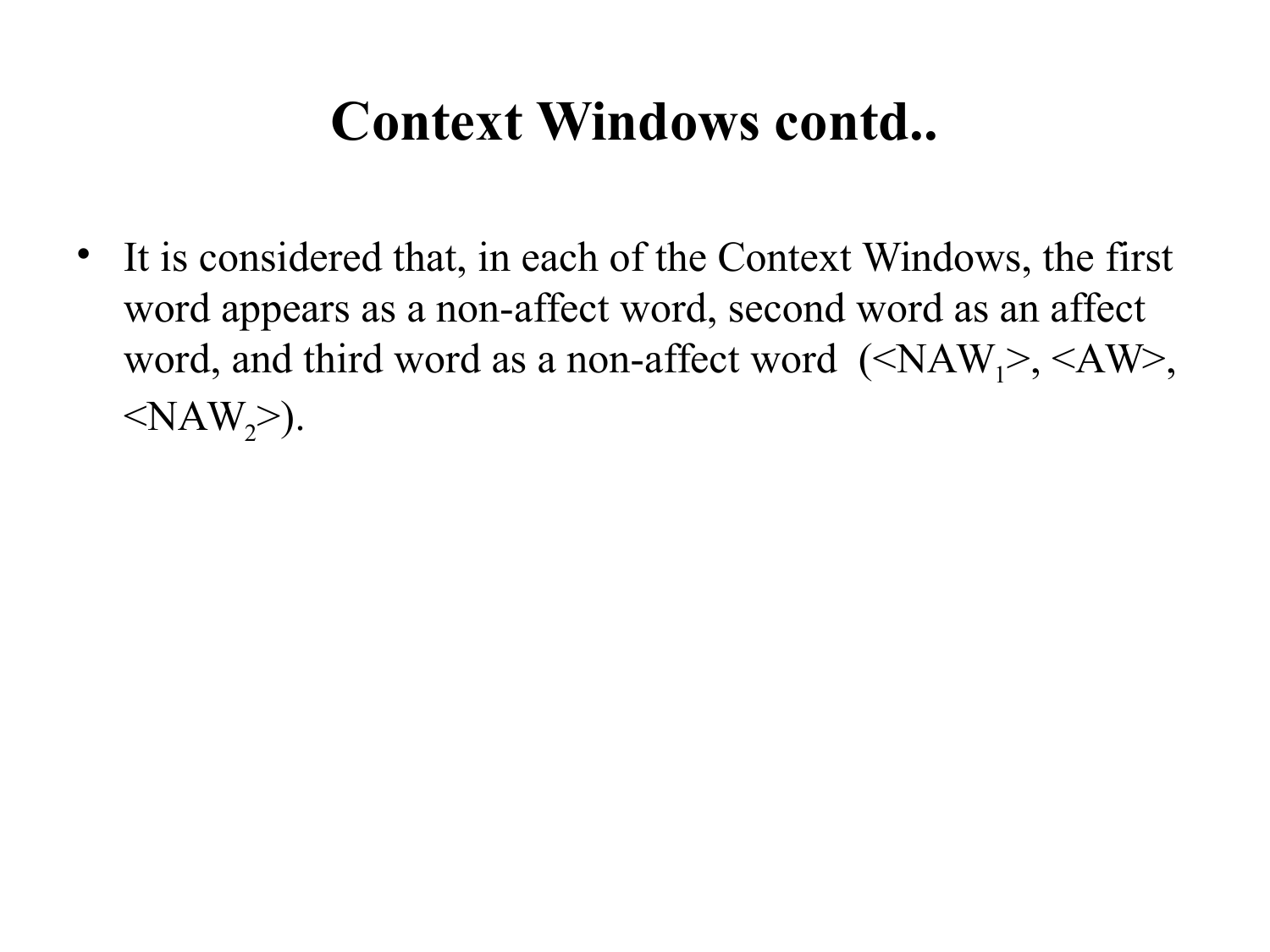#### **Context Windows contd..**

• A few example patterns of the CWs which follows the pattern  $(\langle NAW_1 \rangle, \langle AW \rangle, \langle MW_2 \rangle)$  are "*advices,about,problems*"(*Anger*), "*already,frightened,us"(Fear), "always,joyous,one" (Joy), "acted,cruelly,to"(Disgust)*, "*adolescent,guilt,growing*" (Guilt), "*always,sad,for*" (Sadness) , "*and, sorry, just*" (Shame)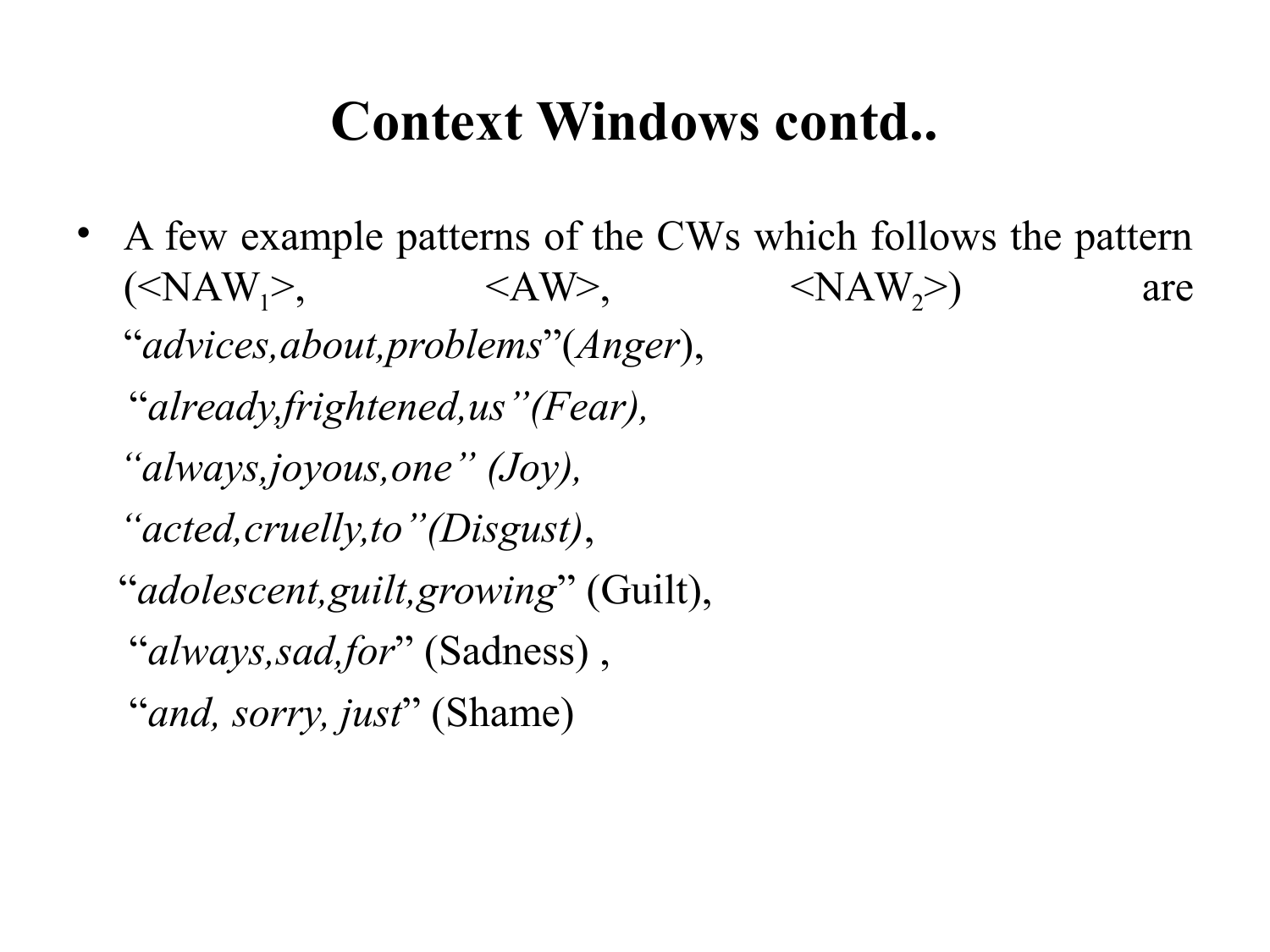# **<NAW<sup>1</sup> ,AW,NAW2> Statistics**

| <b>Emotions</b> | <b>Total No of Trigrams</b> | <b>Total no of Trigrams that</b><br>follows<br>$\langle NAW_1, AW_2NAW_2 \rangle$ pattern<br>(CW) |
|-----------------|-----------------------------|---------------------------------------------------------------------------------------------------|
| Anger           | 20785                       | 1356                                                                                              |
| Disgust         | 17661                       | 1283                                                                                              |
| Fear            | 19392                       | 1573                                                                                              |
| Guilt           | 18997                       | 1298                                                                                              |
| Joy             | 15743                       | 1179                                                                                              |
| Sadness         | 16270                       | 1210                                                                                              |
| <b>Shame</b>    | 17731                       | 1058                                                                                              |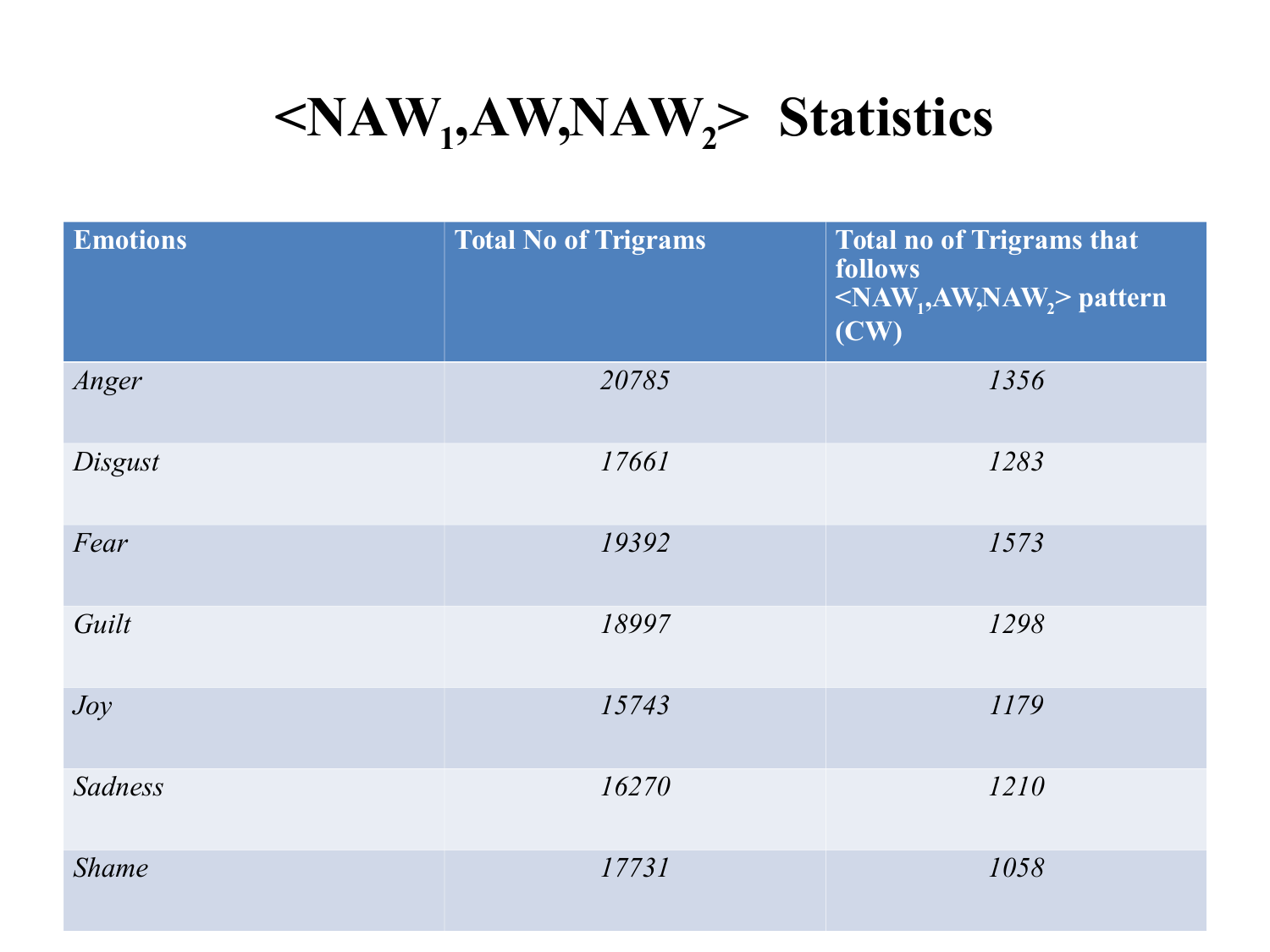# **Similar and Dissimilar NAW's**

• It was observed that the stop words are mostly present in  $\langle NAW_1, AW, NAW_2 \rangle$  pattern where similar and dissimilar NAWs are appeared before and after their corresponding CWs.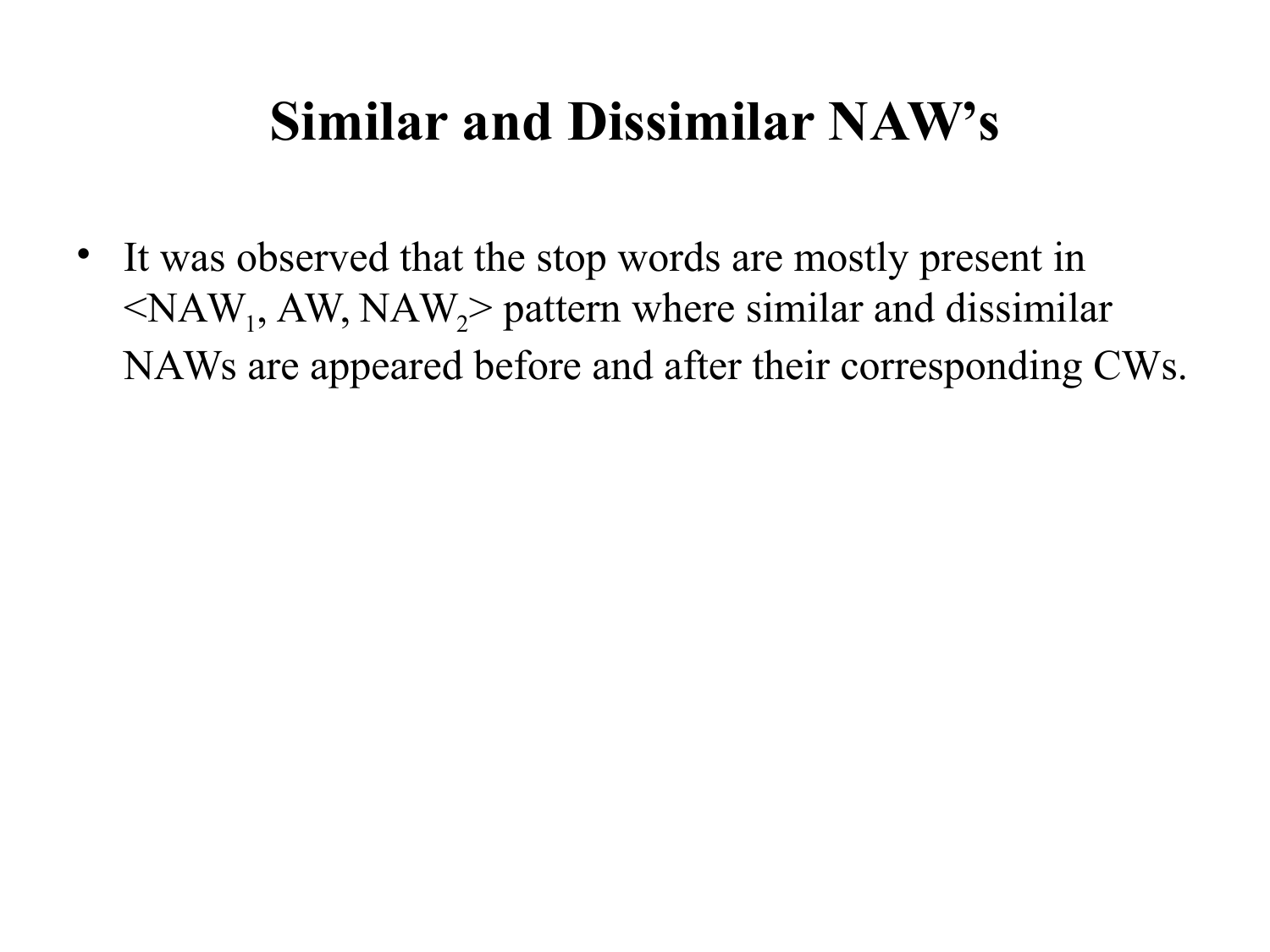# **Similar and Dissimilar NAW's contd..**

| <b>Emotions</b>                                                                                                                                                                                                                                                                                                                                       | <b>Total no. of NAW</b><br>$\overline{a}$ appeared as<br>stop words in<br>$\mathbf{CW}$ | Total no. of NAW,<br>appeared as stop<br>words in CW | <b>Presence of</b><br>similar NAW<br>before and after of<br>$\mathbf{CW}$ | <b>Presence of</b><br>dissimilar<br><b>NAW</b> before and<br>after of CW |
|-------------------------------------------------------------------------------------------------------------------------------------------------------------------------------------------------------------------------------------------------------------------------------------------------------------------------------------------------------|-----------------------------------------------------------------------------------------|------------------------------------------------------|---------------------------------------------------------------------------|--------------------------------------------------------------------------|
| Anger                                                                                                                                                                                                                                                                                                                                                 | 825                                                                                     | 871                                                  | 26                                                                        | 1330                                                                     |
| Disgust                                                                                                                                                                                                                                                                                                                                               | 696                                                                                     | 763                                                  | 11                                                                        | 1272                                                                     |
| Fear                                                                                                                                                                                                                                                                                                                                                  | 979                                                                                     | 935                                                  | 22                                                                        | 1551                                                                     |
| Guilt                                                                                                                                                                                                                                                                                                                                                 | 695                                                                                     | 874                                                  | 18                                                                        | 1280                                                                     |
| Joy                                                                                                                                                                                                                                                                                                                                                   | 734                                                                                     | 674                                                  | 11                                                                        | 1168                                                                     |
| Sadness                                                                                                                                                                                                                                                                                                                                               | 733                                                                                     | 753                                                  | 22                                                                        | 1188                                                                     |
| <b>Shame</b>                                                                                                                                                                                                                                                                                                                                          | 604                                                                                     | 647                                                  | 16                                                                        | 1042                                                                     |
| $\mathbf{M} \Lambda \mathbf{W}$ $\mathbf{M}_{\text{tot}}$ $\Lambda \mathbf{C}_{\text{tot}}$ $\mathbf{W}_{\text{tot}}$ $\mathbf{M}_{\text{tot}}$ $\Lambda \mathbf{W}_{\text{tot}}$ $\Lambda \mathbf{C}_{\text{tot}}$ $\mathbf{W}_{\text{tot}}$ $\mathbf{M}_{\text{tot}}$ $\mathbf{M}_{\text{tot}}$ $\mathbf{M}_{\text{tot}}$ $\mathbf{M}_{\text{tot}}$ |                                                                                         |                                                      |                                                                           |                                                                          |

 $NAW_1 = Non$  Affect Word<sub>1</sub>; AW=Affect Word;  $NAW_2 = Non$  Affect Word<sub>2</sub>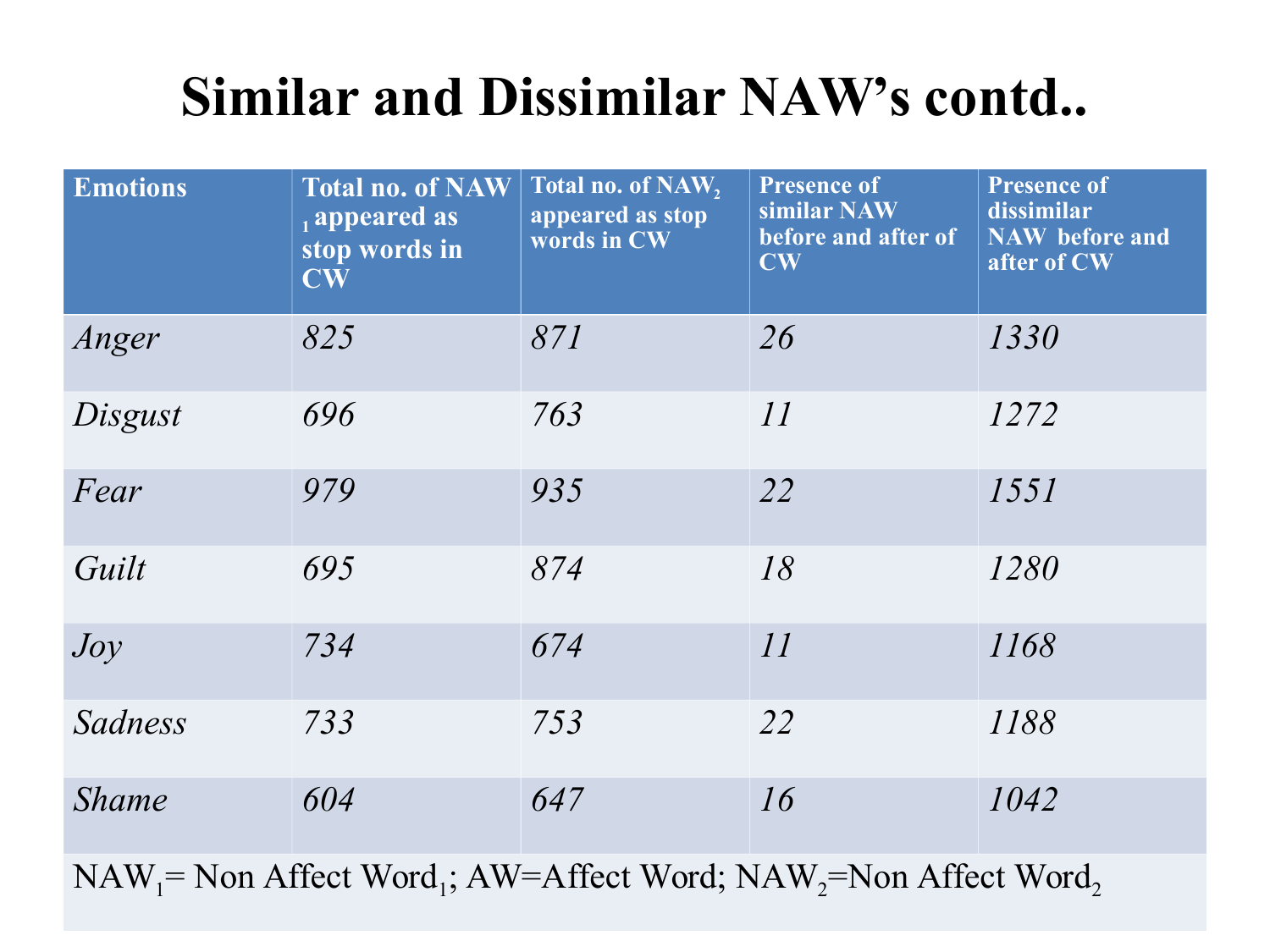#### **Context Vector Formation**

• In order to identify whether the Context Windows (CWs) play any significant role in classifying emotions or not, we have mapped the Context Windows in a Vector space by representing them as vectors.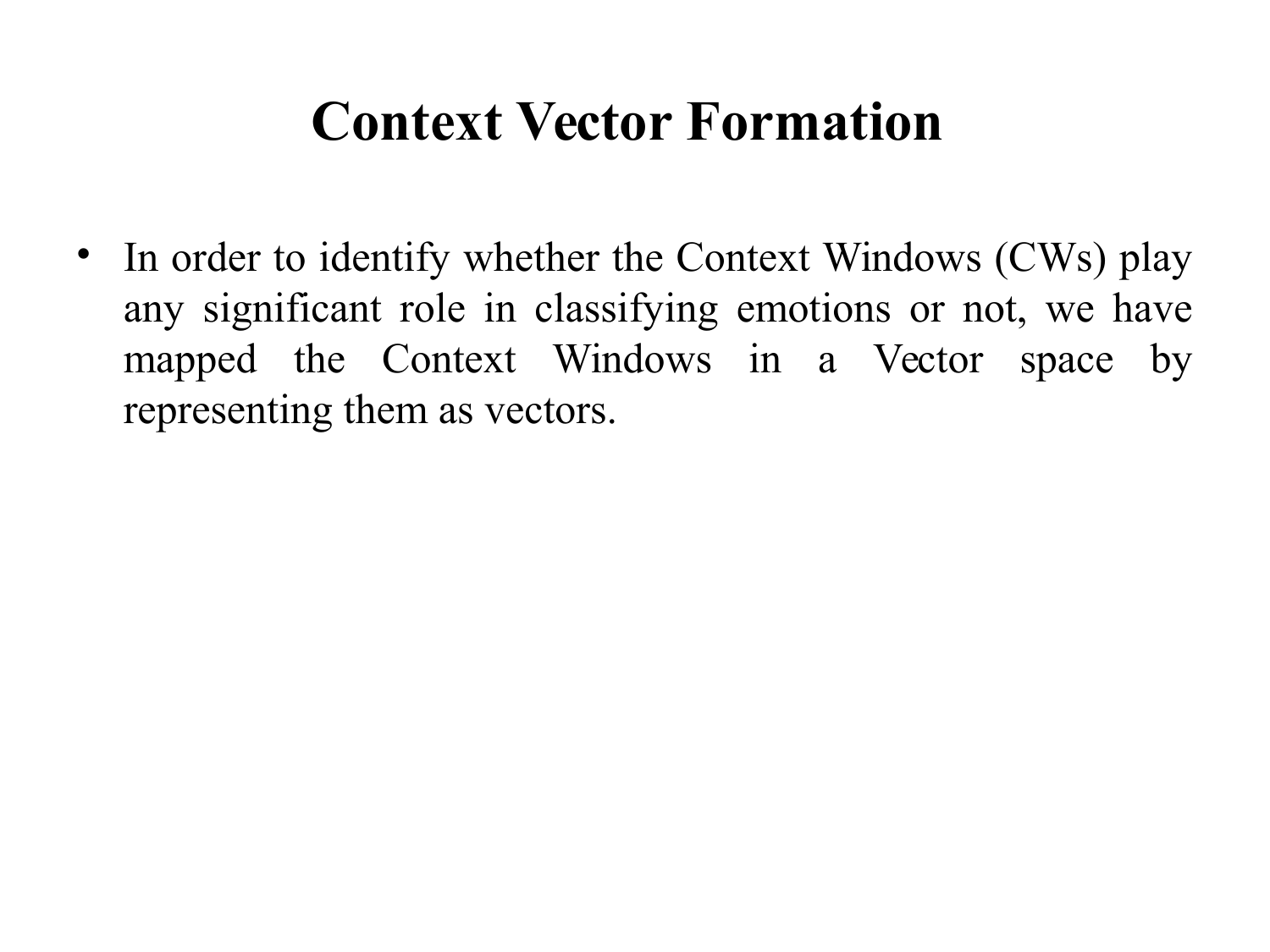#### **Vector Formation Formula**

$$
\text{Vectorization}_{(CW)} = \left[ \frac{\# \text{NAW}_1}{T}, \frac{\# \text{AW}}{T}, \frac{\# \text{NAW}_2}{T} \right]
$$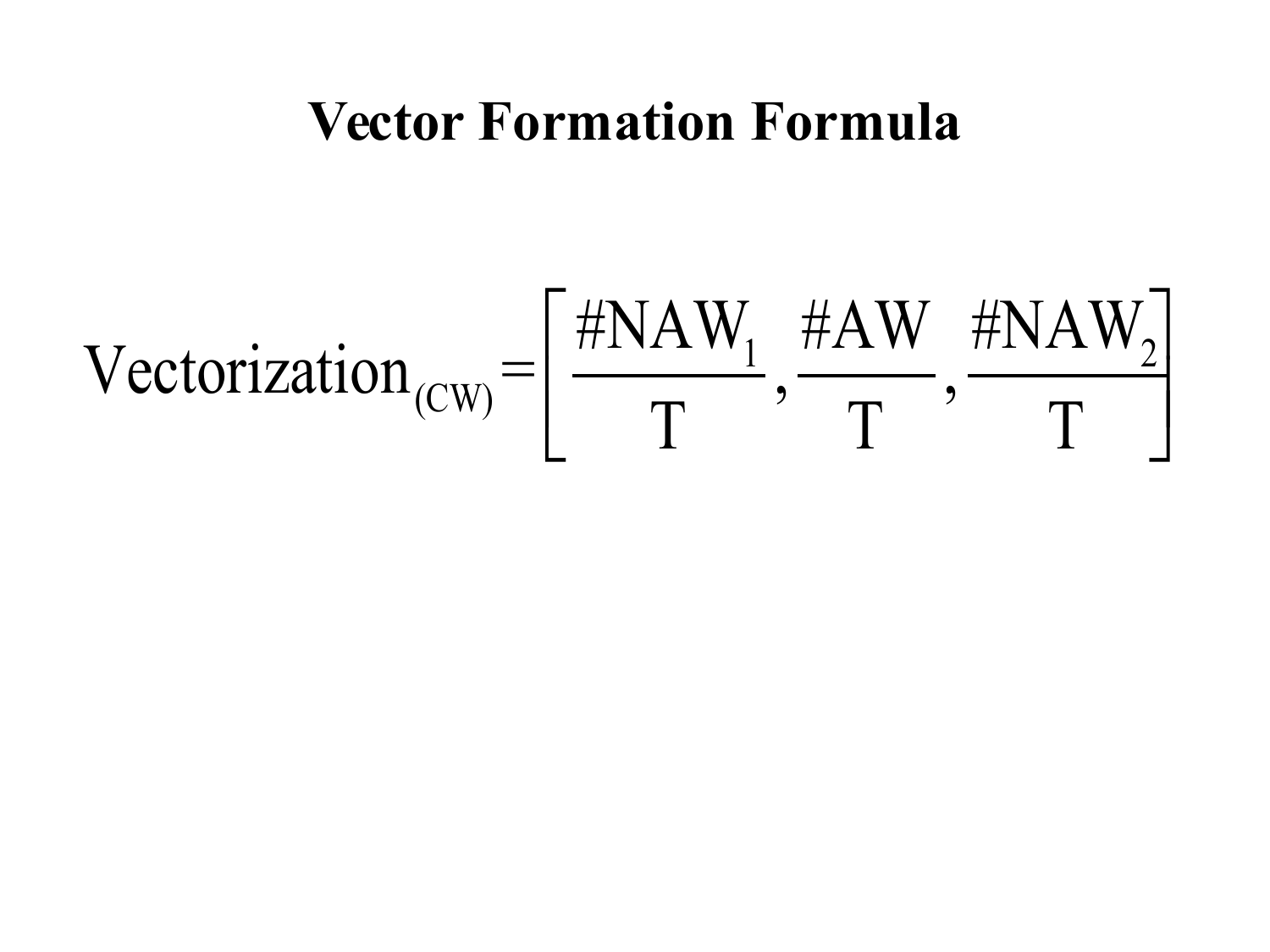# **Context Vector Formation contd..**

- T= Total count of CW in an emotion class
- #NAW<sub>1</sub> = Total occurrence of a non affect word in NAW<sub>1</sub> position
- #NAW<sub>2</sub> = Total occurrence of a non affect word in NAW<sub>2</sub> position
- #AW= Total occurrence of an affect word in AW position.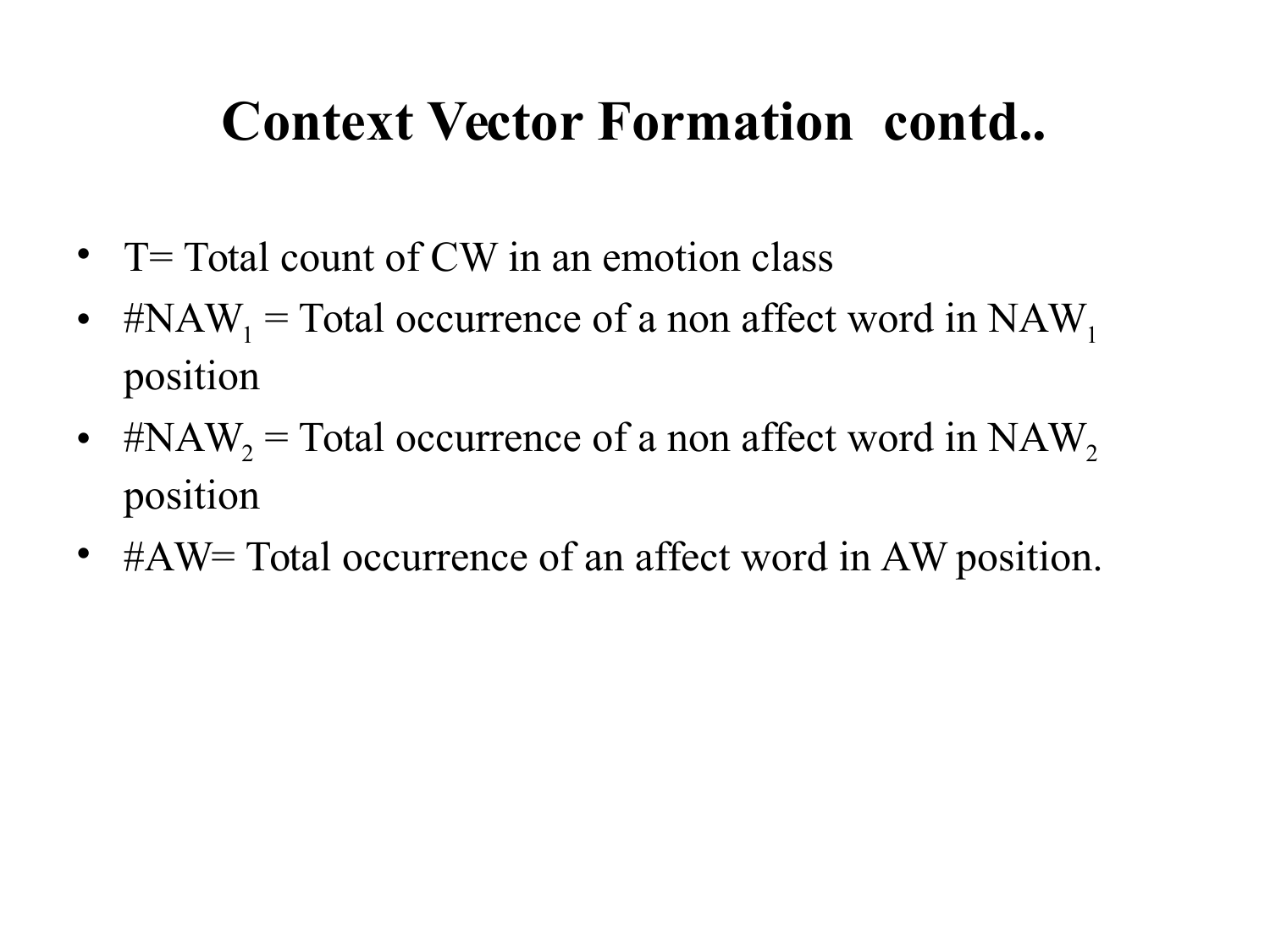## **Affinity Score Calculation**

An Affinity Score was calculated for each pair of Context Vectors  $(p_u, q_v)$  where  $u = \{1, 2, 3, \ldots, n\}$ and  $v = \{1, 2, 3, \dots, n\}$  for *n* number of vectors with respect to each of the emotion classes.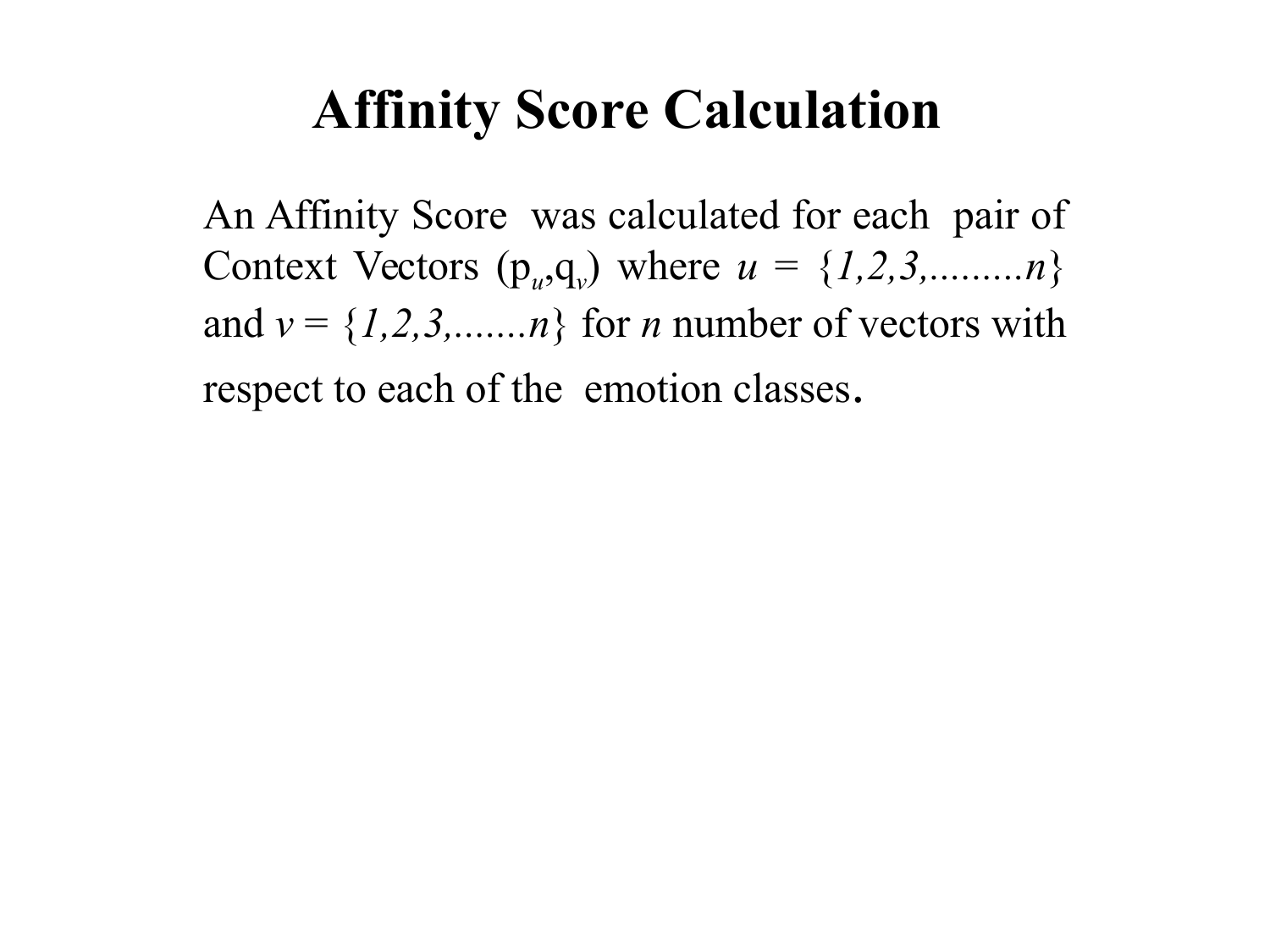#### **Affinity Score Calculation contd..**

The final Score is calculated using the following gravitational formula as described in (Poria et al., 2013):

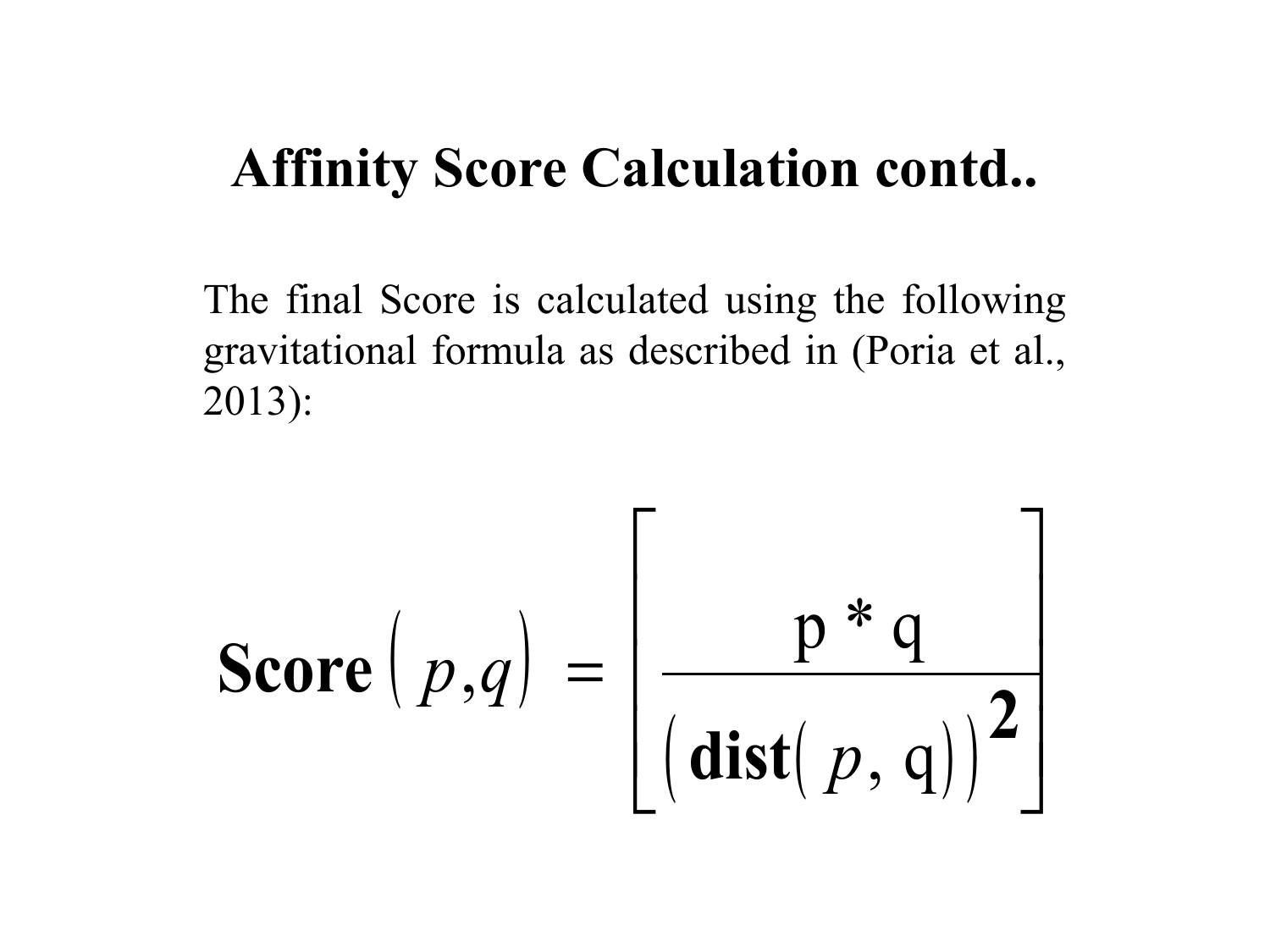# **Affinity Score Calculation contd..**

• The Score of any two context vectors *p* and *q* of an emotion class is the dot product of the vectors divided by the square of distance (*dist*) between *p* and *q*. This score was inspired by Newton's law of gravitation. This score values reflect the affinity between two context vectors *p* and *q*. Higher score implies higher affinity between *p* and *q*.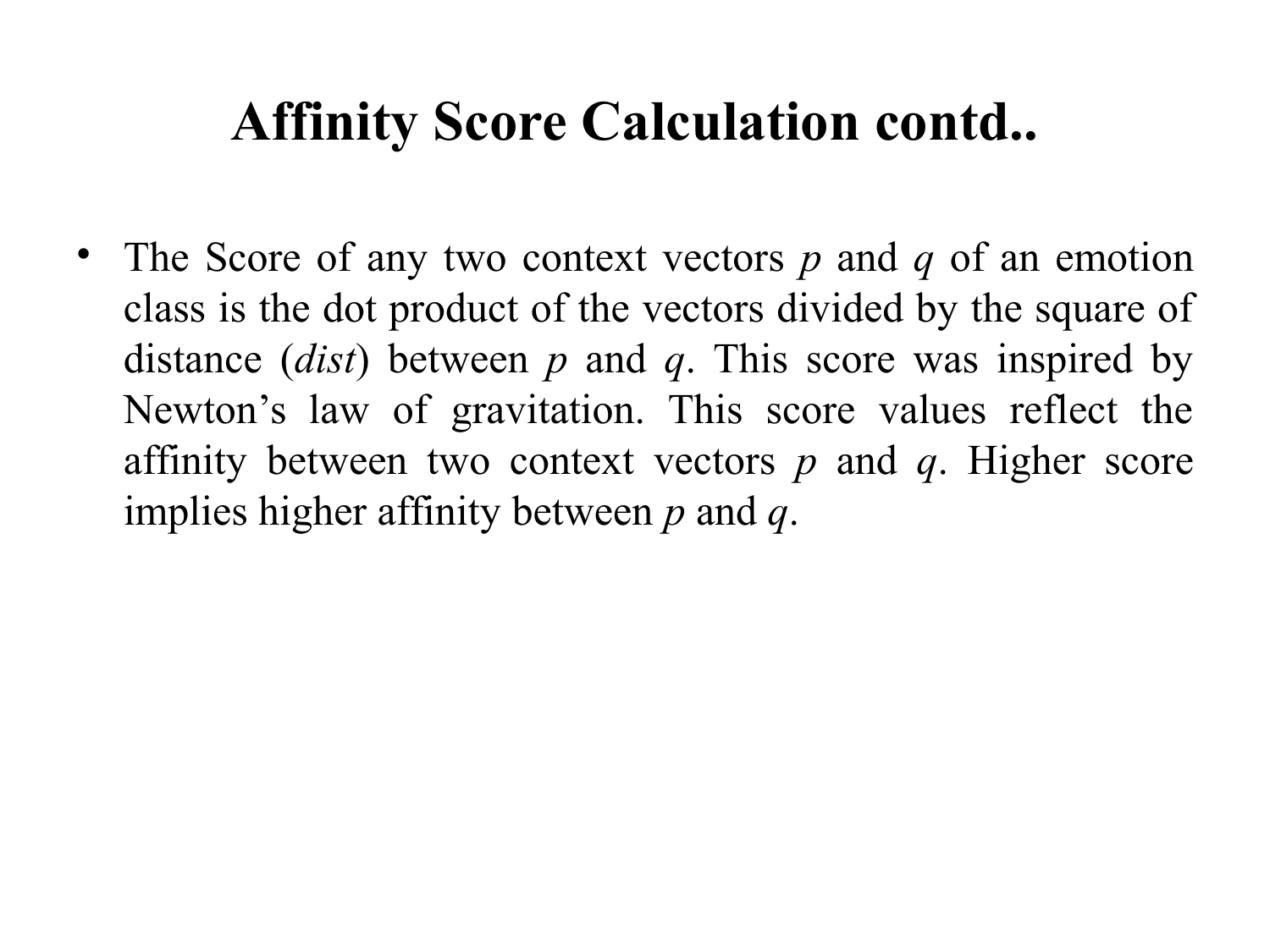# **Affinity Scores using Distance Metrics**

• In the vector space, it is needed to calculate how close the context vectors are in the space in order to conduct better classification into their respective emotion classes. The Score values were calculated for all the emotion classes with respect to different metrics of distance (*dist*) viz. *Chebyshev, Euclidean* and *Hamming*.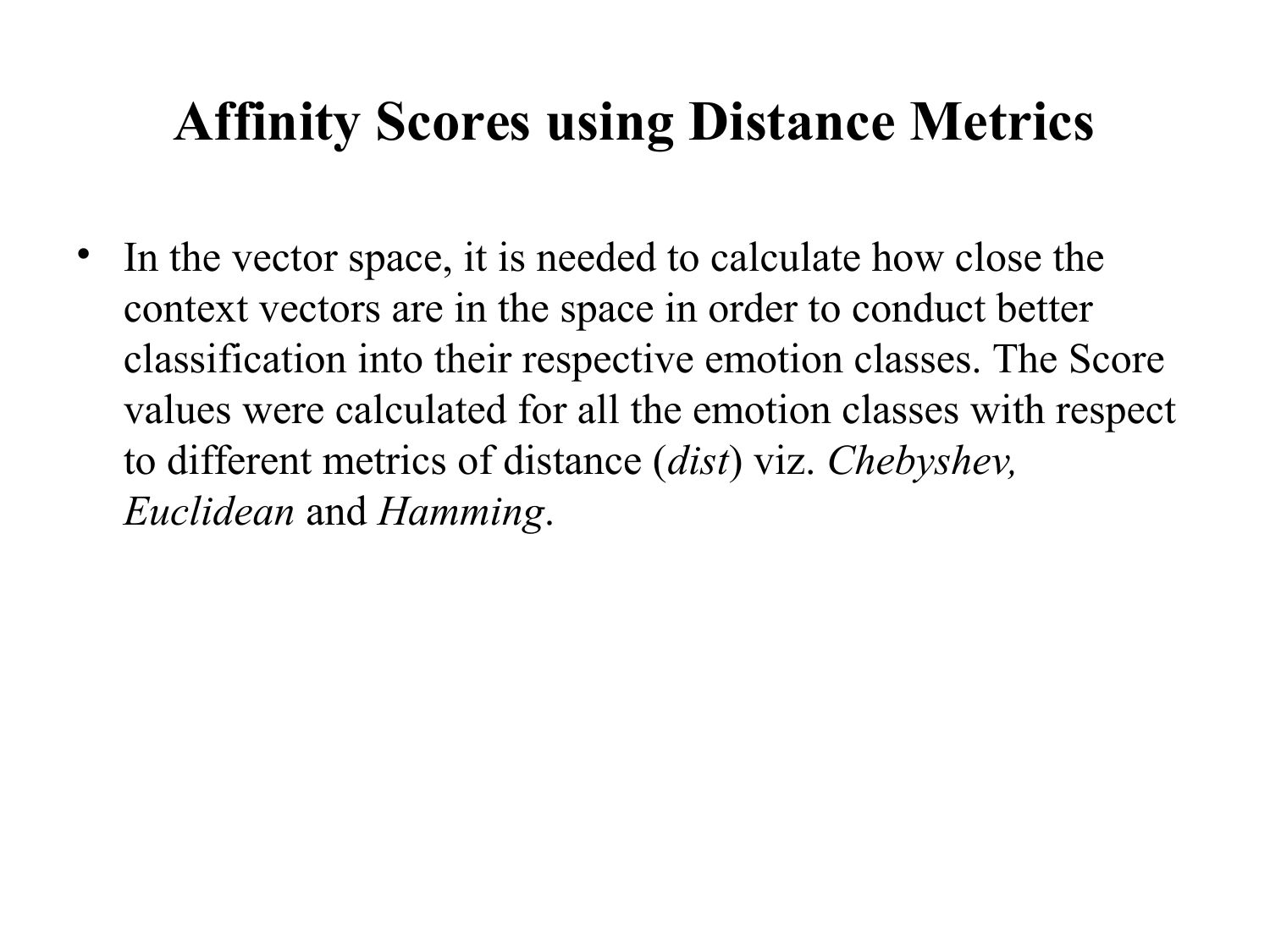#### **Distance Metrics**

- *Chebyshev distance*  $(C_d) = max |x_i y_i|$  where  $x_i$  and  $y_i$ represents two vectors.
- *Euclidean distance*  $(E_d) = ||x y||_2$  for vectors *x* and *y*.
- *Hamming distance*  $(H_d) = (c_{0l} + c_{10}) / n$  where  $c_{ij}$  is the number of occurrence in the boolean vectors *x* and *y* and *x[k] = i* and  $y[k] = j$  for  $k \le n$ . Hamming distance denotes the proportion of disagreeing components in *x* and *y*.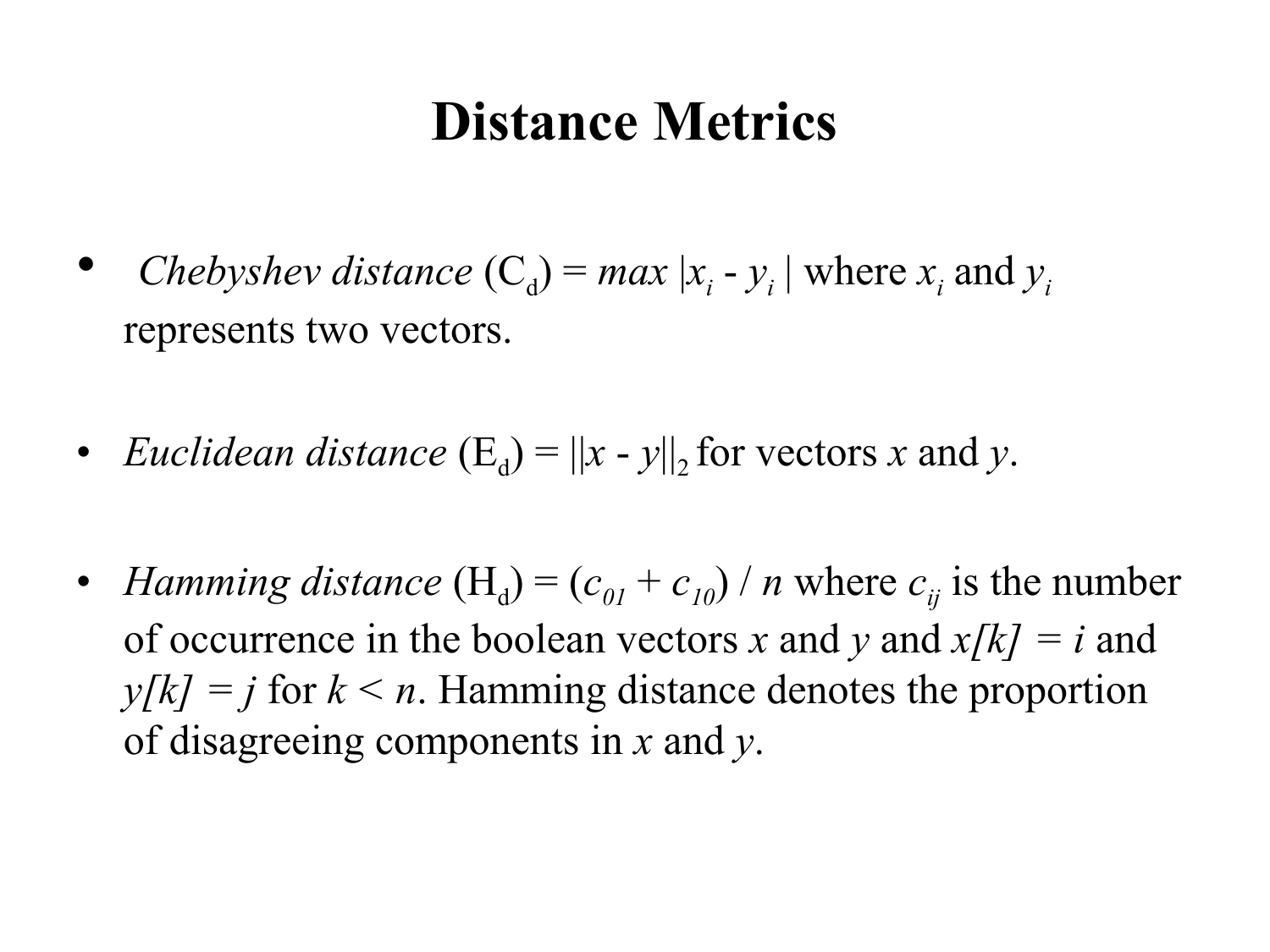# **POS Tagged Context Windows and POS Tagged Windows**

• The sentences were POS tagged using the Stanford POS Tagger and the POS tagged Context Windows were extracted and termed as PTCW. Similarly, the POS tag sequence from each of the PTCWs were extracted and named each as POS Tagged Window (PTW).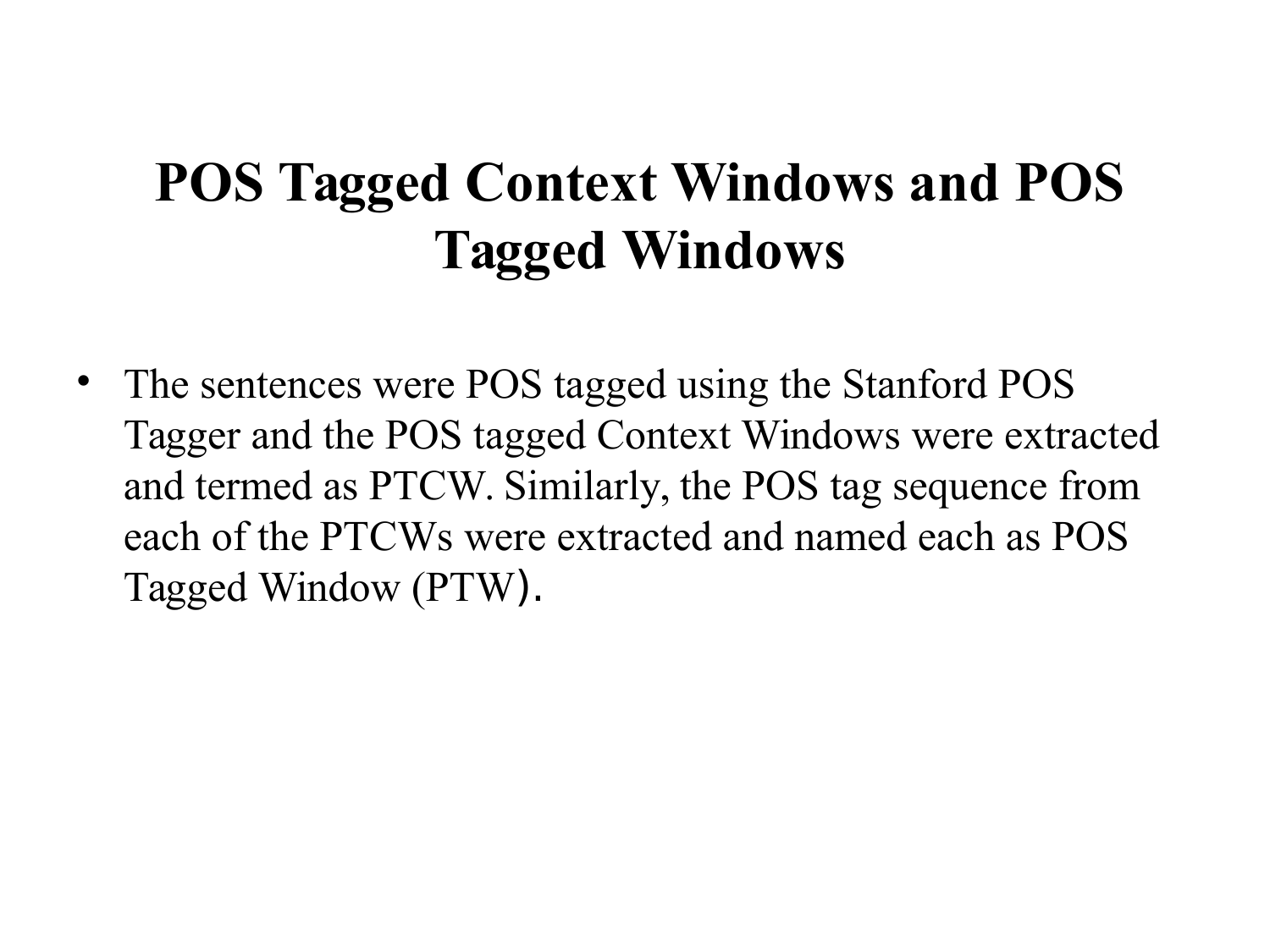# **Count of CW,PTCW,PTW**

Figure1: Count of CW, PTCW and PTW

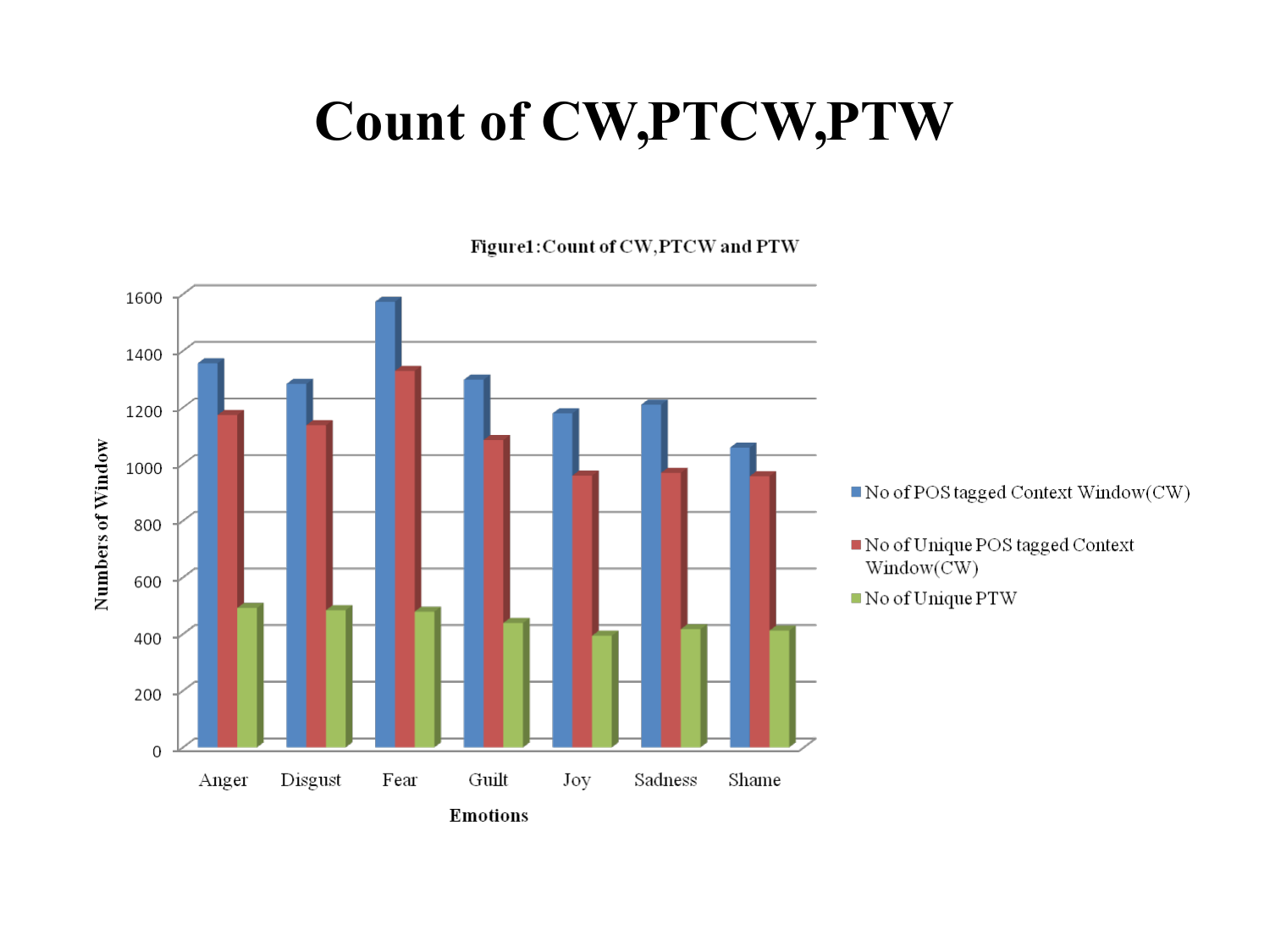# **Total Count of CW, PTCW and PTW**



Figure 2: Total Count of CW, PTCW and PTW

**Different windows**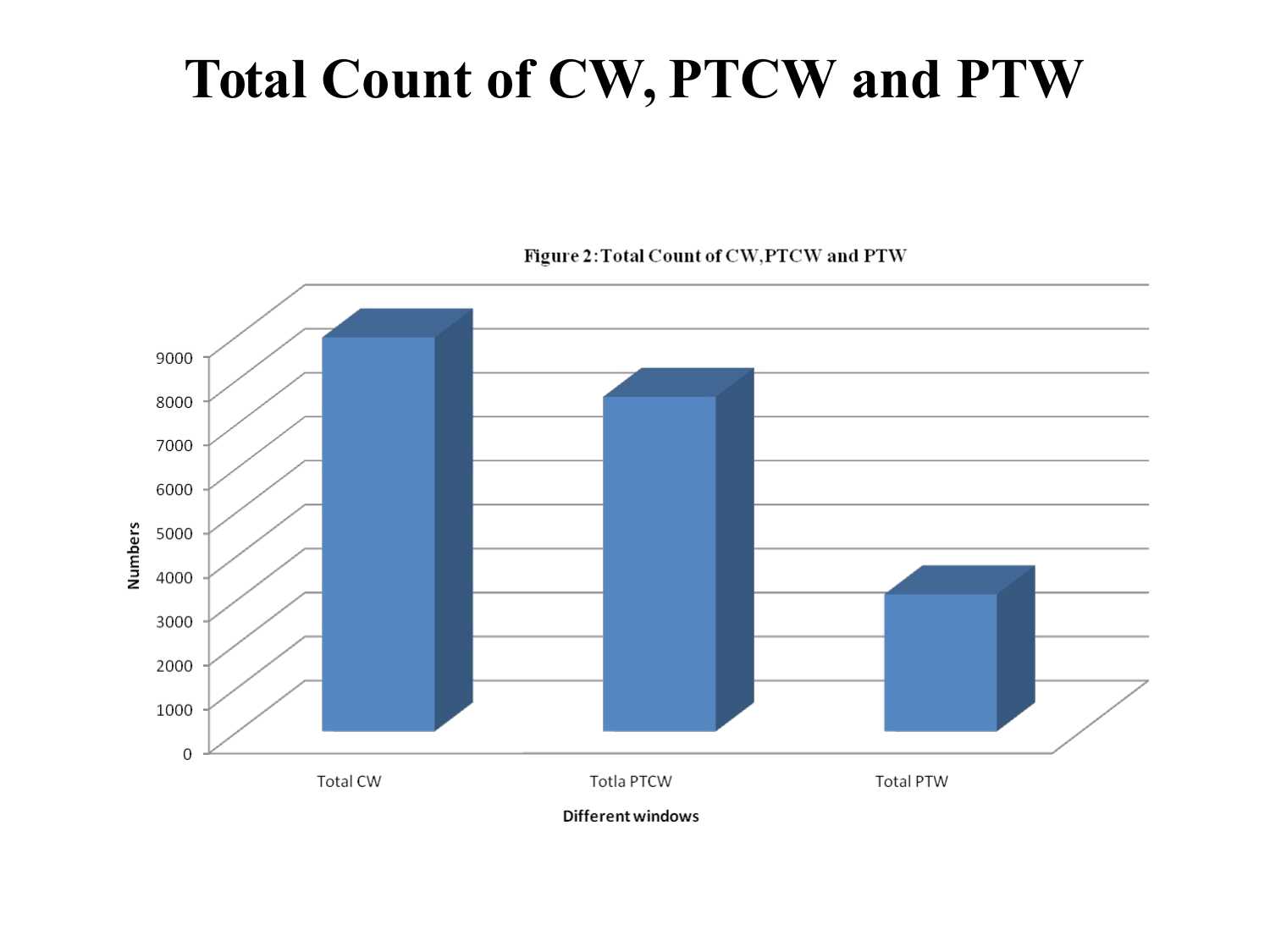# **TF and TF-IDF Measure**

• The Term Frequencies (TFs) and the Inverse Document Frequencies (IDFs) of the CWs for each of the emotion classes were calculated. In order to identify different ranges of the TF and TF-IDF scores, the minimum and maximum values of the TF and the variance of TF were calculated for each of the emotion classes.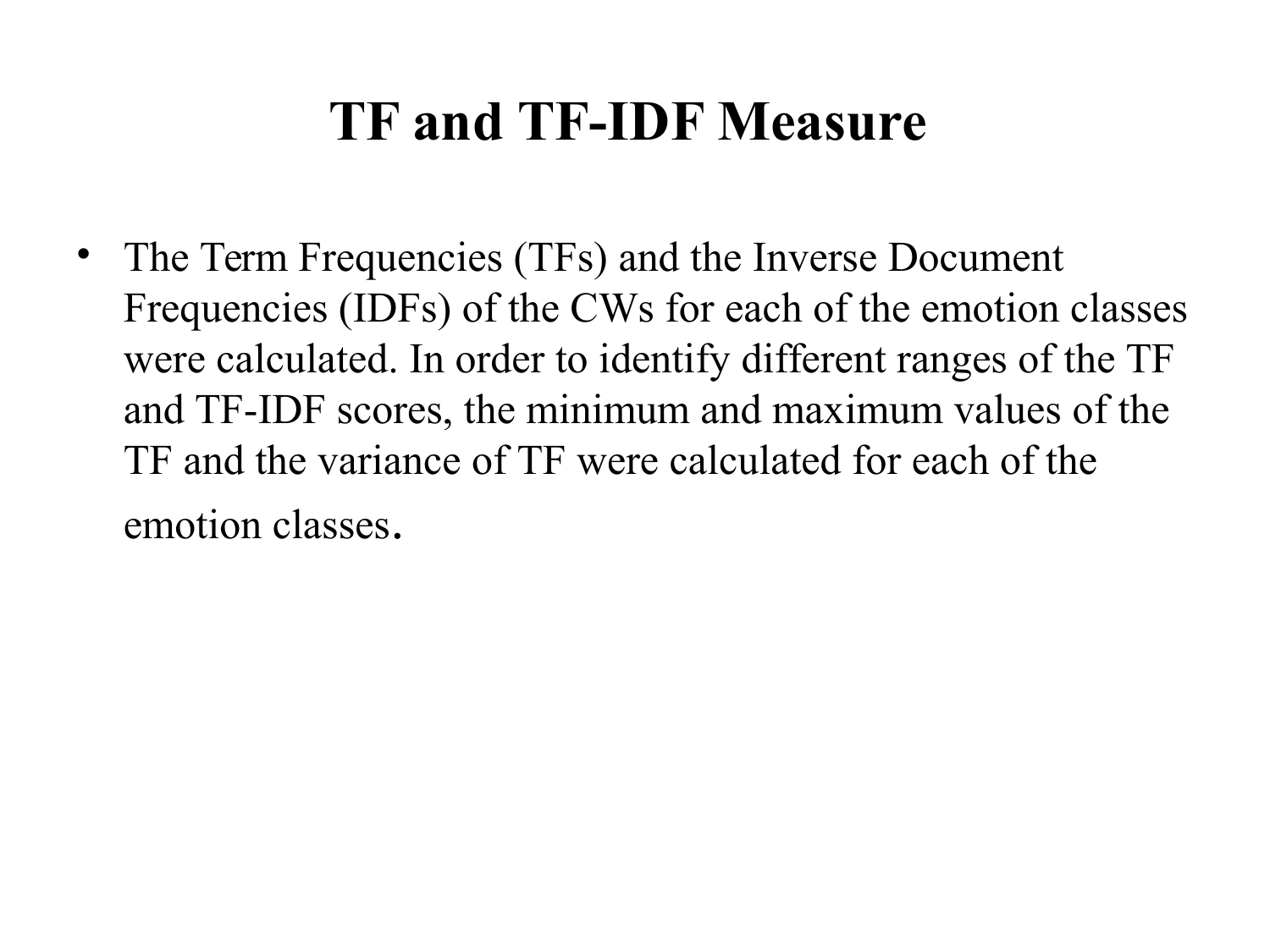## **TF Range of CW,PTCW,PTW**

TF Range of CW

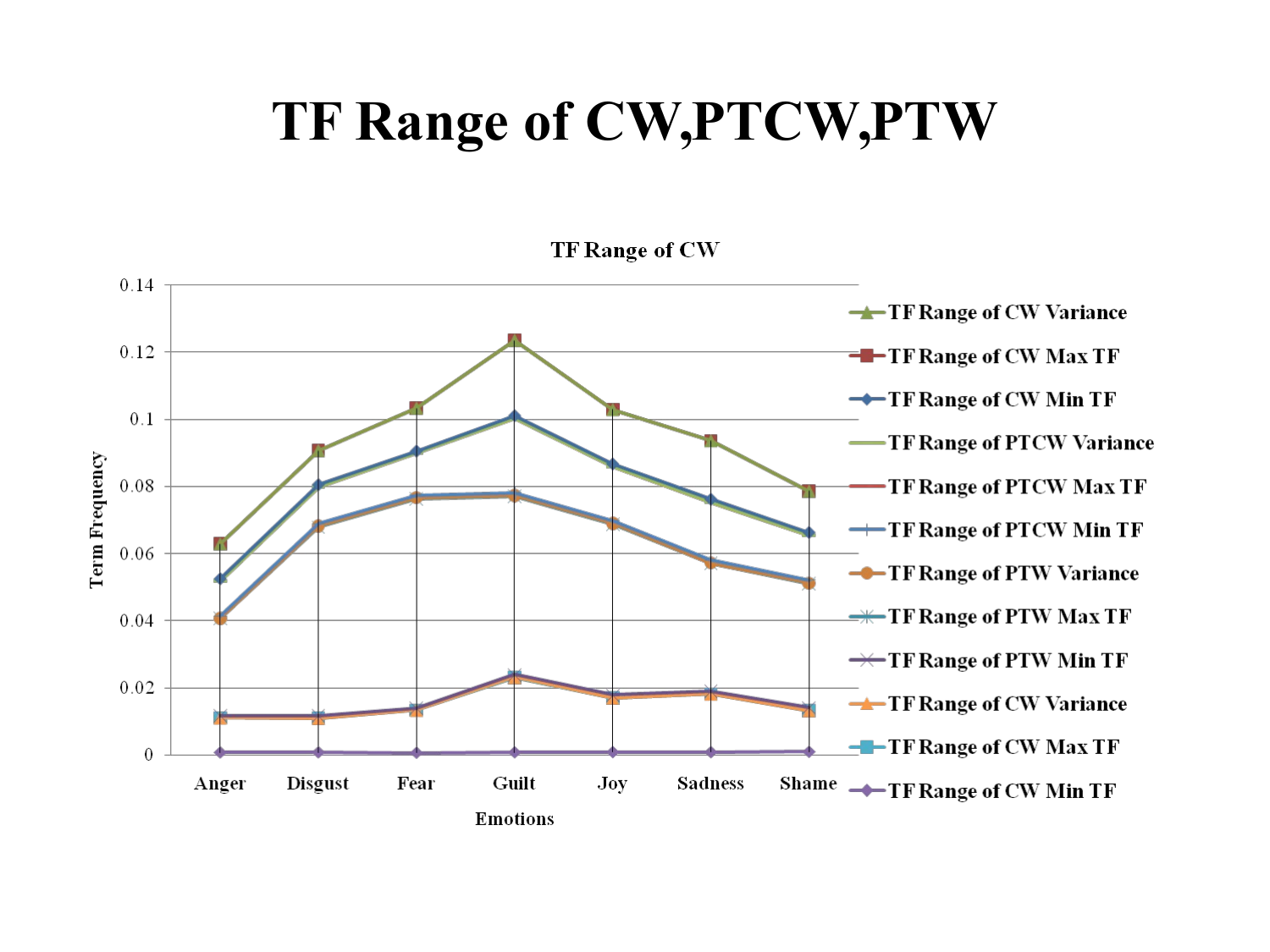## **Tf-IDF Range of CW,PTCW,PTW**

**TF-IDF Range of CW** 

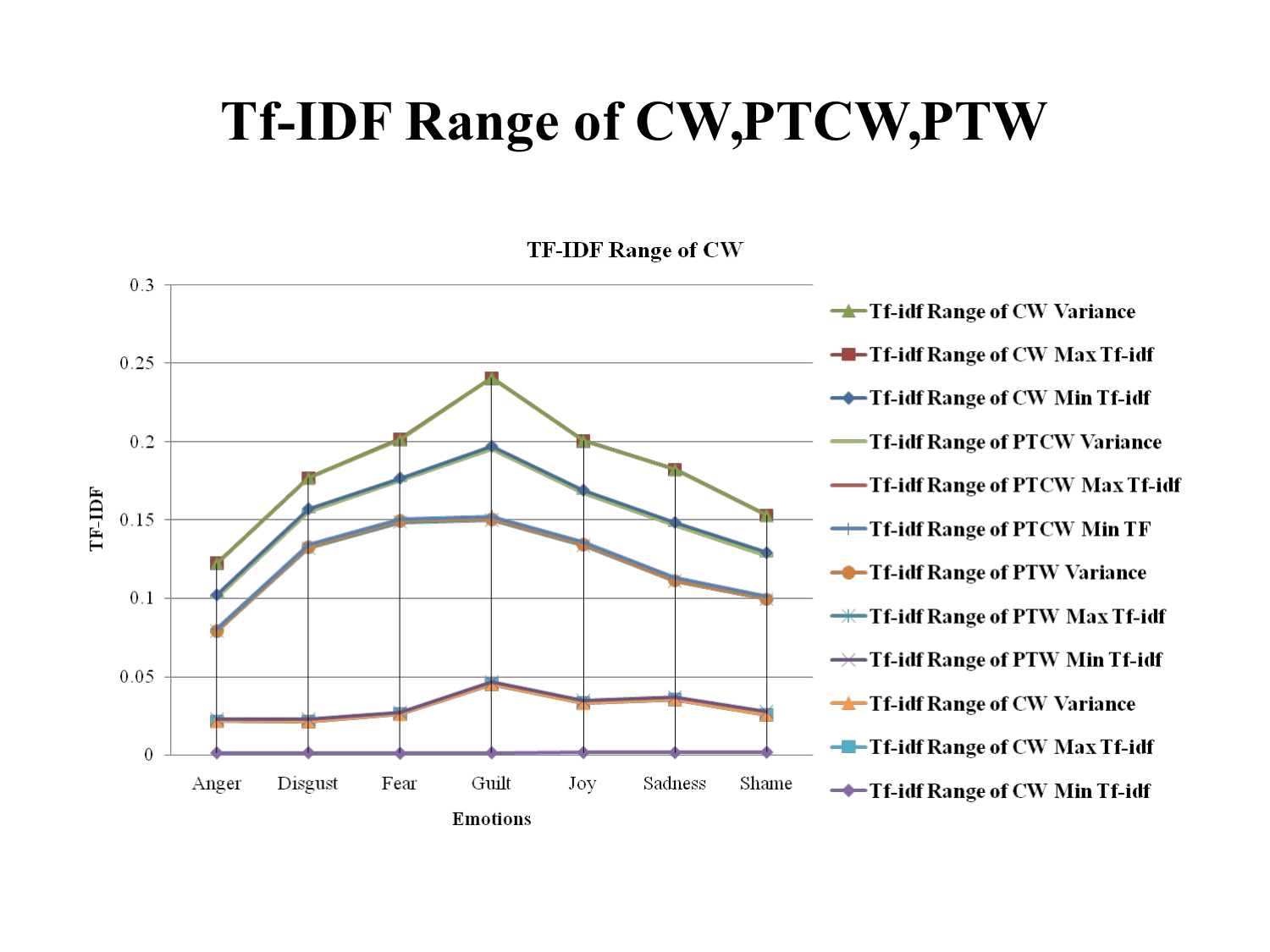#### **Ranking Score of CW**

•A ranking score was calculated for each of the context windows. Each of the words in a context window was searched in the SentiWordNet lexicon and if found, we considered either *positive* or *negative* or both scores. The summation of the absolute scores of all the words in a Context Window is returned. The returned scores were sorted so that, in turn, each of the context windows obtains a rank in its corresponding emotion class.

•All the ranks were calculated for each emotion class, successively. Examples from the list of top 12 important context windows according to their rank are "*much anger when*" (*anger*), "*whom love after*" (*happy*), "*felt sad about*" (*sadness*) etc.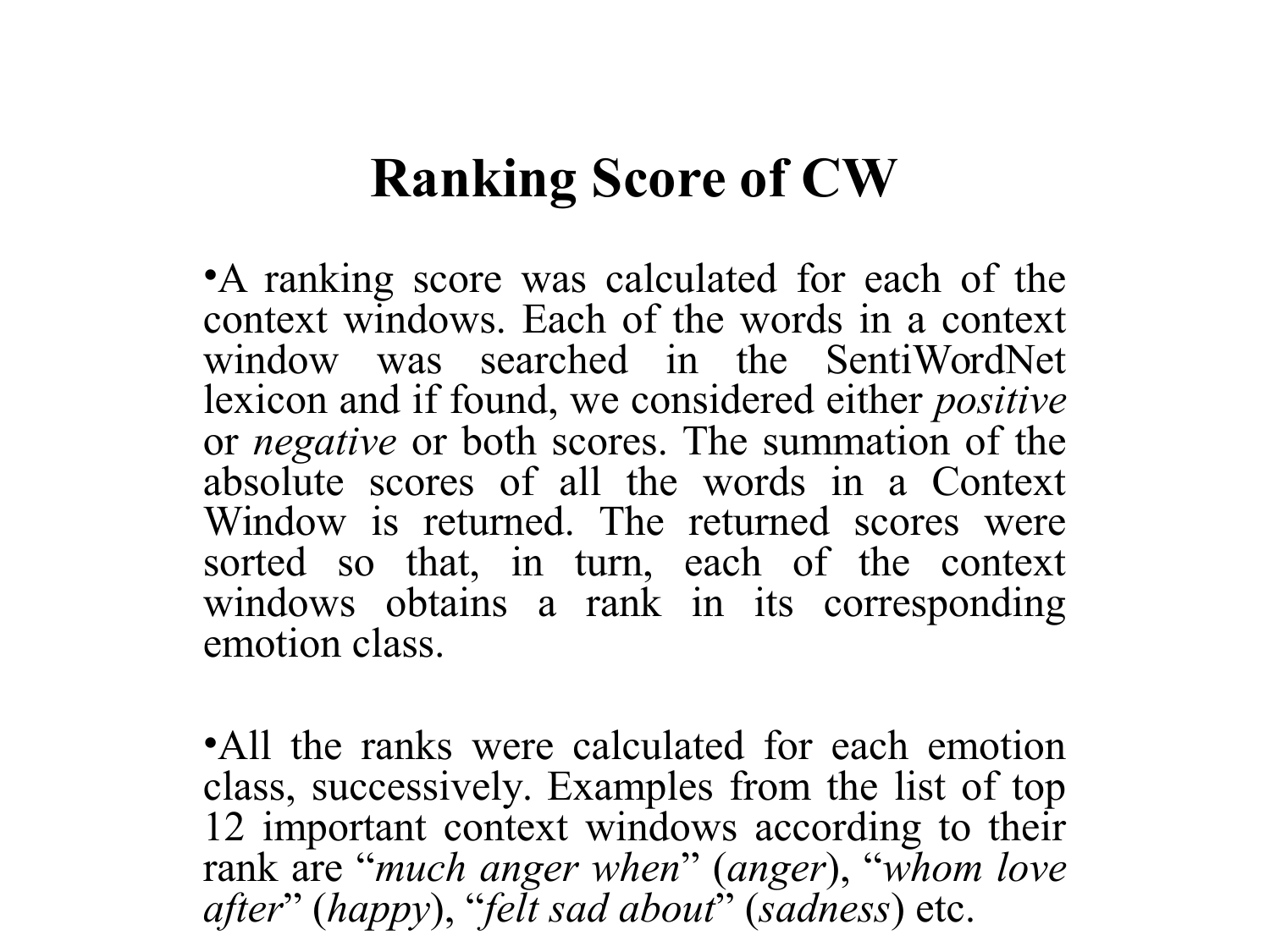## **Result Analysis**

#### When Euclidean distance is considered

| <b>Classifiers</b> | <b>Test Data</b> | 10 fold cross<br>validation |
|--------------------|------------------|-----------------------------|
| <b>BayesNet</b>    | $100\%$          | 97.91%                      |
| J48                | $77\%$           | 83.54%                      |
| NaiveBayesSimple   | 92.30%           | 27.07%                      |
| DecisionTable      | 98.46%           | 98.10%                      |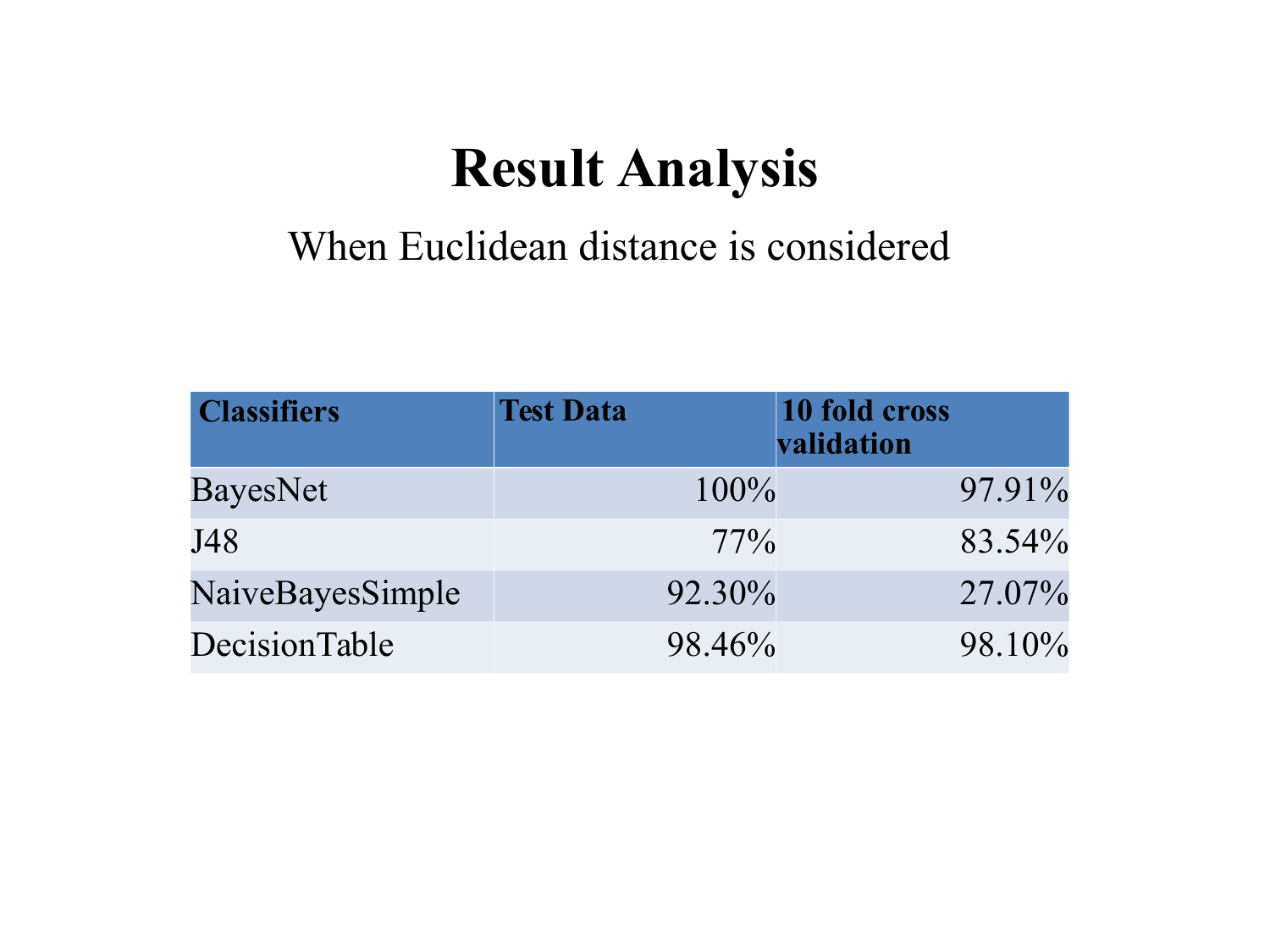#### **Result Analysis contd…**

#### When Hamming distance is considered

| <b>Classifiers</b> | <b>Test Data</b> | 10 fold cross<br>validation |
|--------------------|------------------|-----------------------------|
| <b>BayesNet</b>    | $99.30\%$        | 96.92%                      |
| J48                | 93.05%           | 87.95%                      |
| NaiveBayesSimple   | 85.41%           | 39.50%                      |
| DecisionTable      | 99.30%           | $96.45\%$                   |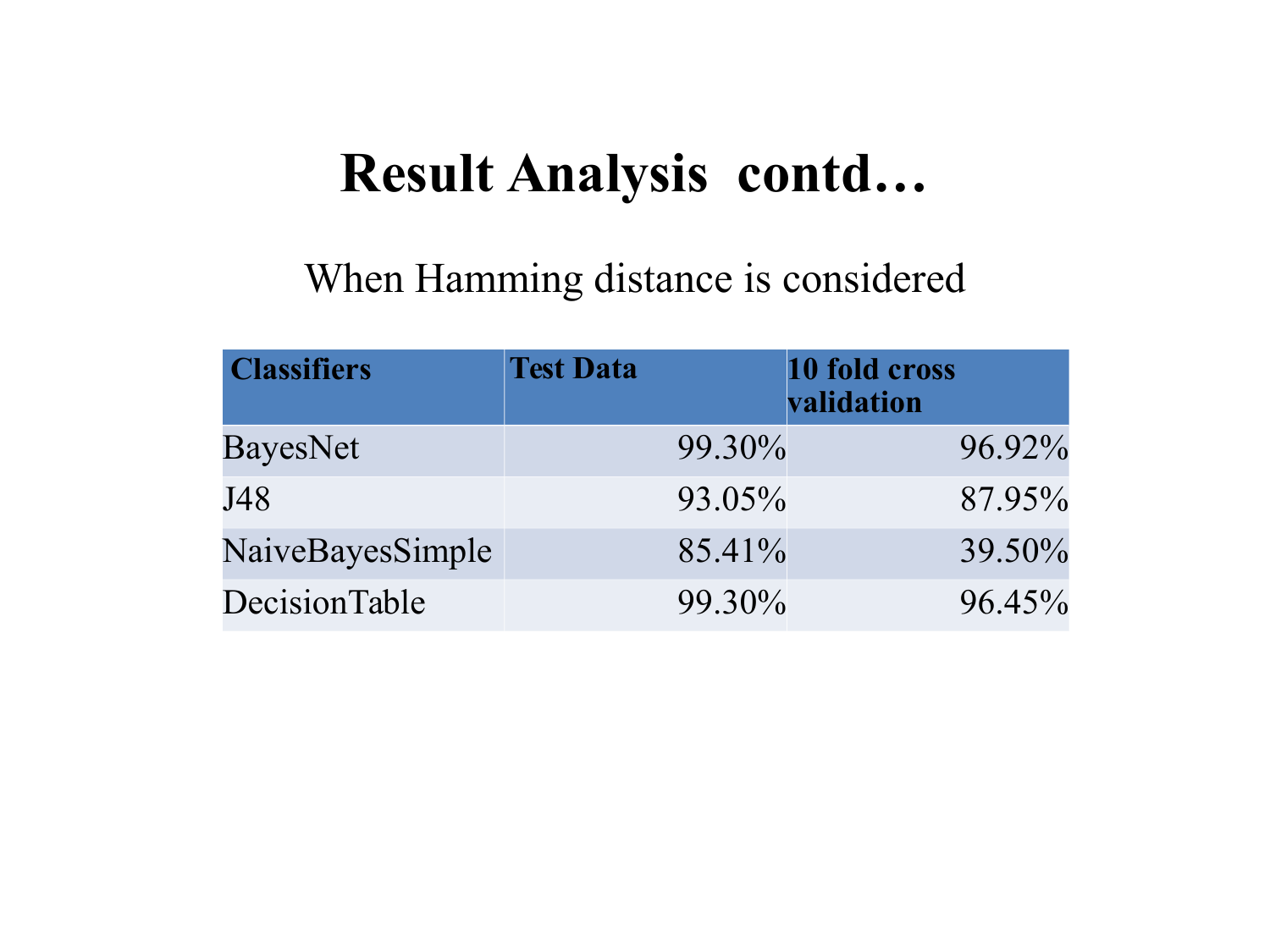#### **Result Analysis contd…**

When Chebyshev distance is considered

| <b>Classifiers</b> | <b>Test Data</b> | 10 fold cross<br>validation |
|--------------------|------------------|-----------------------------|
| <b>BayesNet</b>    | $100\%$          | 97.57%                      |
| J48                | 84.82%           | 82.75%                      |
| NaiveBayesSimple   | 80%              | 29.85%                      |
| DecisionTable      | 98.62%           | 97.93%                      |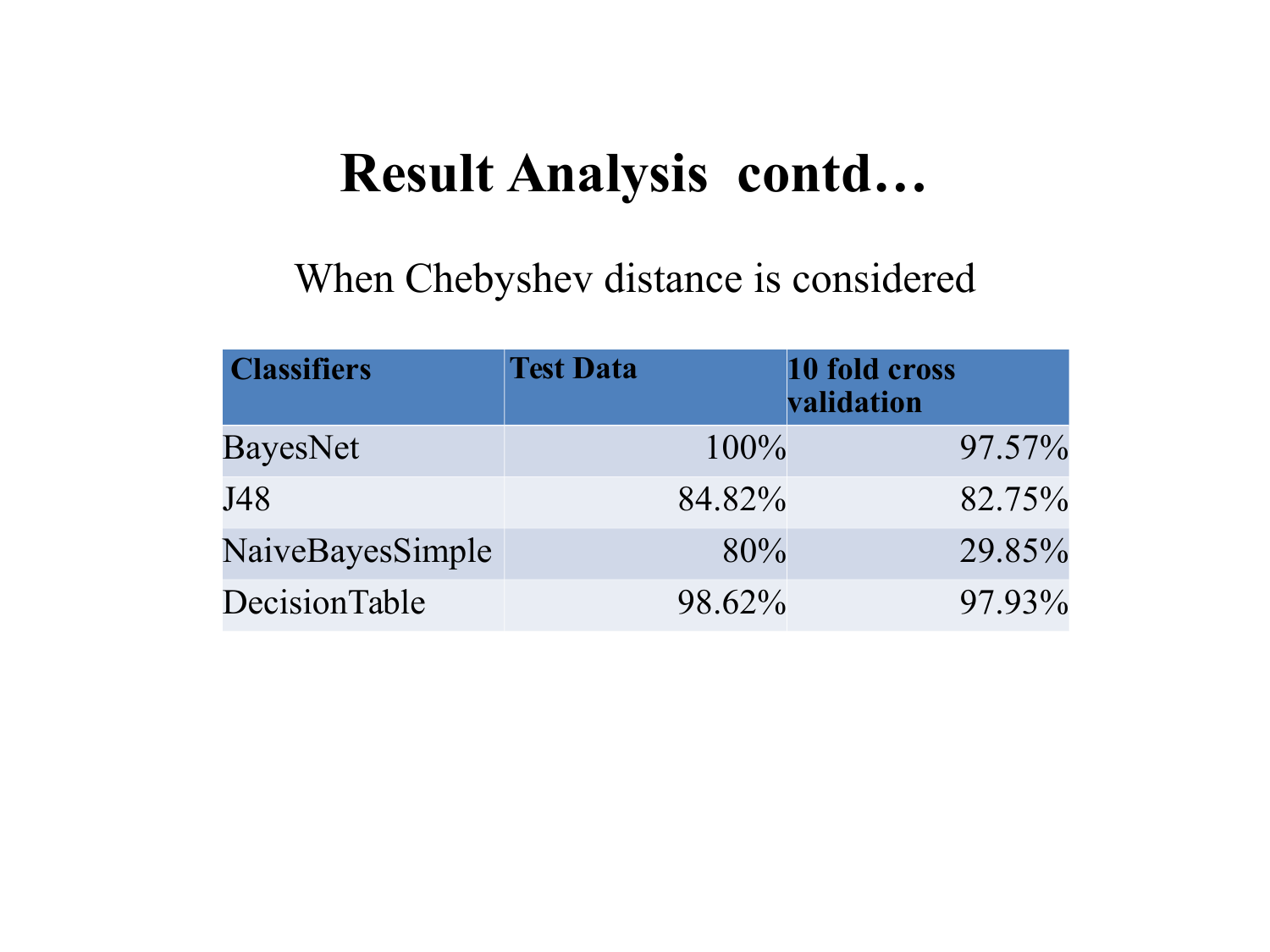# **Conclusion**

In this paper, vector formation was done for each of the Context Windows; TF and TF-IDF measures were calculated. The calculated affinity score, depending on the distance values was inspired from Newton's law of gravitation. To classify these CWs, BayesNet, J48, NaivebayesSimple and DecisionTable classifiers is used.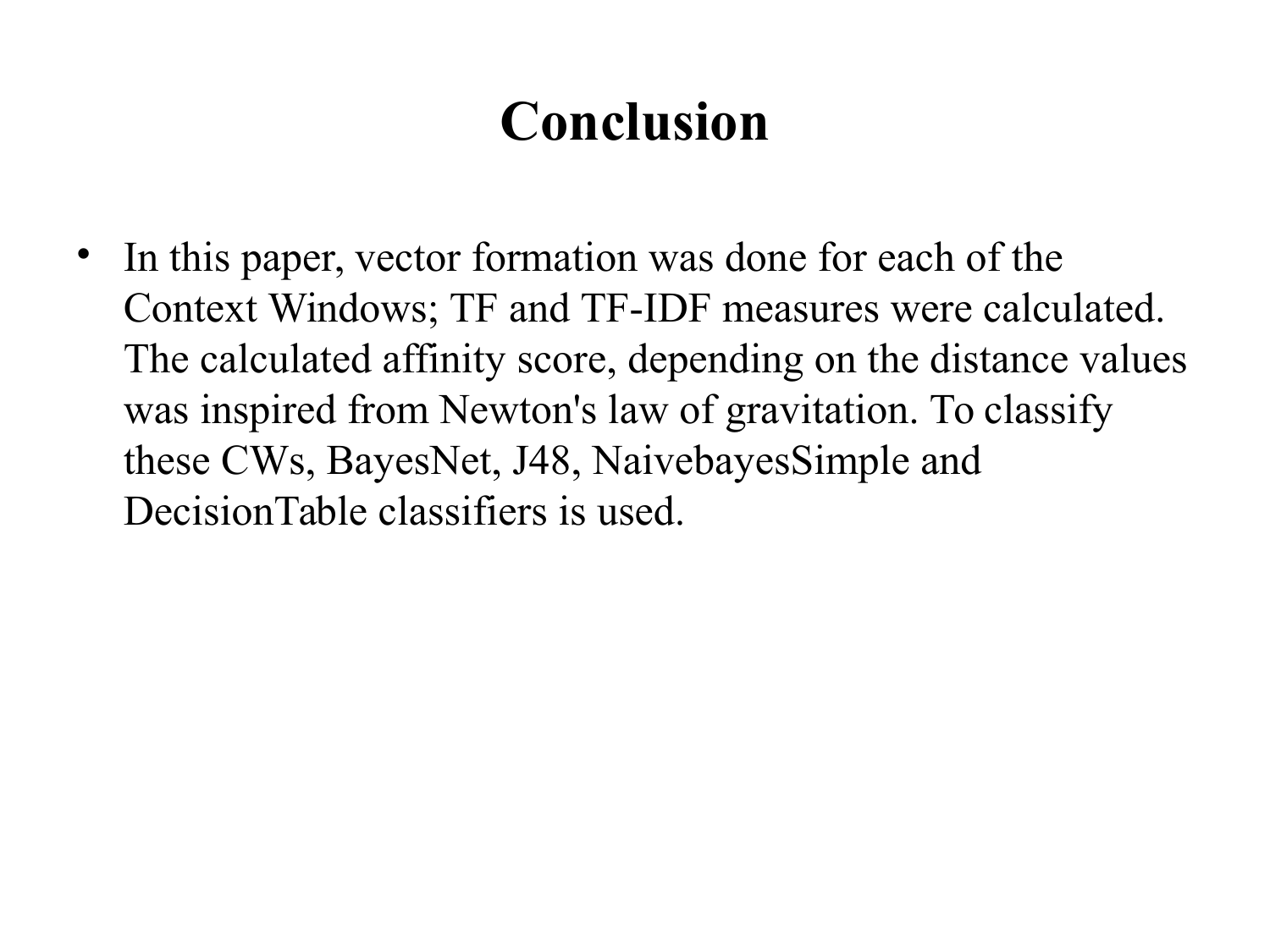# **Future Work**

• In future, we would like to incorporate more number of lexicons to identify and classify emotional expressions. Moreover, we are planning to include associative learning process to identify some important rules for classification.